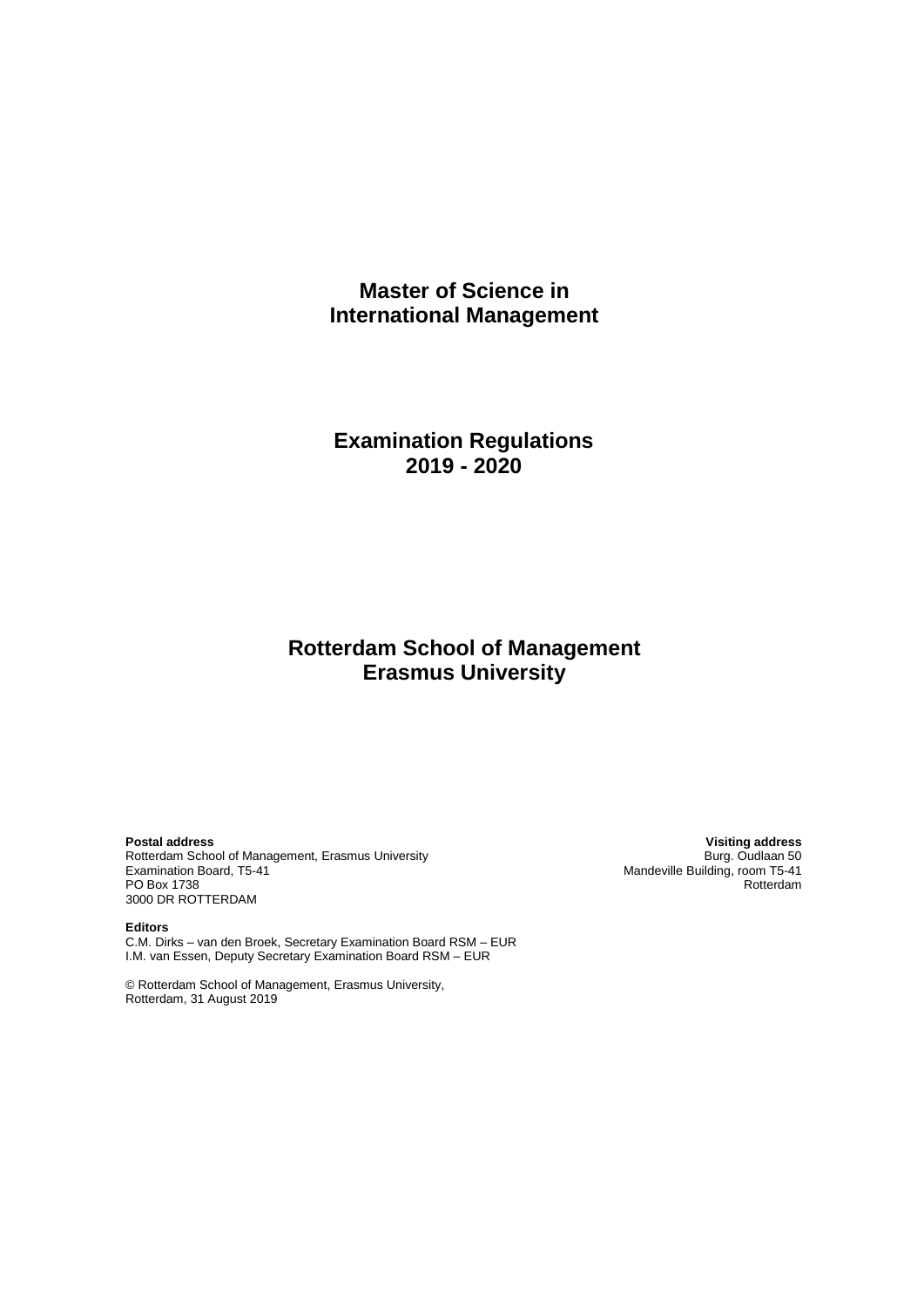| <b>Contents</b> |                                                                                                                                                                            |                            |  |  |  |  |
|-----------------|----------------------------------------------------------------------------------------------------------------------------------------------------------------------------|----------------------------|--|--|--|--|
|                 | <b>I Examination Board RSM - EUR</b>                                                                                                                                       | 3                          |  |  |  |  |
|                 | <b>Tasks</b>                                                                                                                                                               | 3                          |  |  |  |  |
|                 | <b>Composition</b>                                                                                                                                                         | $\mathbf 3$                |  |  |  |  |
|                 | Secretary to the Examination Board<br>Administration                                                                                                                       | $\mathbf 3$<br>$\mathbf 3$ |  |  |  |  |
|                 | <b>Requests and information</b>                                                                                                                                            | $\mathbf 3$                |  |  |  |  |
|                 | Il Legal protection: Appeals, Objections and Complaints                                                                                                                    | 5                          |  |  |  |  |
|                 | Appeals procedure                                                                                                                                                          | 5                          |  |  |  |  |
|                 | <b>Objections Procedure</b>                                                                                                                                                | 5                          |  |  |  |  |
|                 | Student complaints procedures for teaching and examinations                                                                                                                | 5                          |  |  |  |  |
|                 | III Teaching and Examination Regulations of the Master of Science in International                                                                                         |                            |  |  |  |  |
|                 | <b>Management 2019 - 2020</b>                                                                                                                                              | 7                          |  |  |  |  |
|                 | Section 1 - General                                                                                                                                                        | $\overline{\mathbf{r}}$    |  |  |  |  |
|                 | Article 1.1 - Applicability of the regulations<br>Article 1.2 - Aims of the programme                                                                                      | 7<br>7                     |  |  |  |  |
|                 | Article 1.3 - Definitions                                                                                                                                                  | $\boldsymbol{7}$           |  |  |  |  |
|                 | Article 1.4 - Degree                                                                                                                                                       | $\overline{7}$             |  |  |  |  |
|                 | Article 1.5 - Language of instruction<br>Article 1.6 - Compulsory educational activities                                                                                   | 8<br>8                     |  |  |  |  |
|                 | Section 2 – Composition of the degree programme                                                                                                                            | 8                          |  |  |  |  |
|                 | Article 2.1 - Full-time / part-time                                                                                                                                        | 8                          |  |  |  |  |
|                 | Article 2.2 - Study load, feasibility and timetable of the degree programme                                                                                                | 8<br>8                     |  |  |  |  |
|                 | Article 2.3 - Composition of the degree programme<br>Article 2.4 - Exemption from obligatory practical exercises                                                           | 9                          |  |  |  |  |
|                 | Article 2.5 - Exemption from examinations                                                                                                                                  | 9                          |  |  |  |  |
|                 | Article 2.6 - free master programme within the master degree programme MSc in International Management at RSM                                                              | 9<br>$\boldsymbol{9}$      |  |  |  |  |
|                 | Section 3 - Admission<br>Article 3.1 - Admission                                                                                                                           | $\boldsymbol{9}$           |  |  |  |  |
|                 | Article 3.2 - Admission procedure                                                                                                                                          | $\boldsymbol{9}$           |  |  |  |  |
|                 | Article 3.3 - Admission requirements                                                                                                                                       | 9                          |  |  |  |  |
|                 | Section 4 - Taking examinations<br>Article 4.1 – Frequency of examinations and tests; examination schedule; re-examinations; extra opportunities                           | 10<br>10                   |  |  |  |  |
|                 | Article 4.2 – Form of the examinations and tests                                                                                                                           | 10                         |  |  |  |  |
|                 | Article 4.3 – Oral tests                                                                                                                                                   | 10                         |  |  |  |  |
|                 | Article 4.4 – Sequence of programme components<br>Section 5 - Result of examinations                                                                                       | 10<br>11                   |  |  |  |  |
|                 | Article 5.1 – Determining, announcing and recording results of examinations and tests; deadlines                                                                           | 11                         |  |  |  |  |
|                 | Article 5.2 – Period of validity                                                                                                                                           | 11                         |  |  |  |  |
|                 | Article 5.3 – explanatory feedback session and perusal<br>Article 5.4 - Archiving period of written tests                                                                  | 11<br>11                   |  |  |  |  |
|                 | Section 6 – Result of the final exam                                                                                                                                       | 12                         |  |  |  |  |
|                 | Article 6.1 – The result of the final exam                                                                                                                                 | 12                         |  |  |  |  |
|                 | Section 7 - Final and Implementation Provisions<br>Article 7.1 - Amendments changes                                                                                        | 12<br>12                   |  |  |  |  |
|                 | Article 7.2 - Hardship clause                                                                                                                                              | 12                         |  |  |  |  |
|                 | Article 7.3 - Announcement                                                                                                                                                 | 12                         |  |  |  |  |
|                 | Article 7.4 - Legal effect                                                                                                                                                 | 12 <sup>°</sup>            |  |  |  |  |
|                 | IV Rules and Guidelines 2019 - 2020                                                                                                                                        | 13                         |  |  |  |  |
|                 | Section 1 - General<br>Article 1.1 - Applicability of the Rules and Guidelines                                                                                             | 13<br>13                   |  |  |  |  |
|                 | Article 1.2 - Definitions                                                                                                                                                  | 13                         |  |  |  |  |
|                 | Article 1.3 - Day-to-day procedure of the Examination Board                                                                                                                | 13                         |  |  |  |  |
|                 | Article 1.4 - The authority to examine, the appointment of examiners, Examination Manual<br>Article 1.5 - The criteria                                                     | 13<br>13                   |  |  |  |  |
|                 | Section 2 - Exemptions                                                                                                                                                     | 13                         |  |  |  |  |
|                 | Article 2.1 - Exemption from practical exercises                                                                                                                           | 13                         |  |  |  |  |
|                 | Section 3 - Rules concerning good course of things during examinations and tests<br>Article 3.1 - Registration for examinations and written tests                          | 14<br>14                   |  |  |  |  |
|                 | Article 3.2 – Entering and leaving the room in which the written test is being held                                                                                        | 14                         |  |  |  |  |
|                 | Article 3.3 - General provisions concerning order during the written test                                                                                                  | 14                         |  |  |  |  |
|                 | Article 3.4 - Fraud                                                                                                                                                        | 15<br>15                   |  |  |  |  |
|                 | Section 4 – The examinations and tests of the courses<br>Article 4.1 - The questions and assignments, assessment plan, peer review protocol and publication exam questions | 15                         |  |  |  |  |
|                 | Article 4.2 - Assessment criteria                                                                                                                                          | 15                         |  |  |  |  |
|                 | Article 4.3 – Determining the grades: rounding off, averaging, passing, grade floor                                                                                        | 15                         |  |  |  |  |
|                 | Section 5 - The Thesis<br>Article 5.1 – The thesis, the thesis committee and admission to the thesis defence                                                               | 16<br>16                   |  |  |  |  |
|                 | Article 5.3 – Establishment of the final exam                                                                                                                              | 17                         |  |  |  |  |
|                 | Article 5.4 – The certificate, the transcript and the supplement                                                                                                           | 17                         |  |  |  |  |
|                 | Article 5.5 - Classifications 'cum laude' and 'summa cum laude'<br>Section 6 - Final and implementation provisions                                                         | 17<br>17                   |  |  |  |  |
|                 | Article 6.1 - Changes in these Rules and Guidelines                                                                                                                        | 17                         |  |  |  |  |
|                 | Article 6.2 - Legal force                                                                                                                                                  | 17                         |  |  |  |  |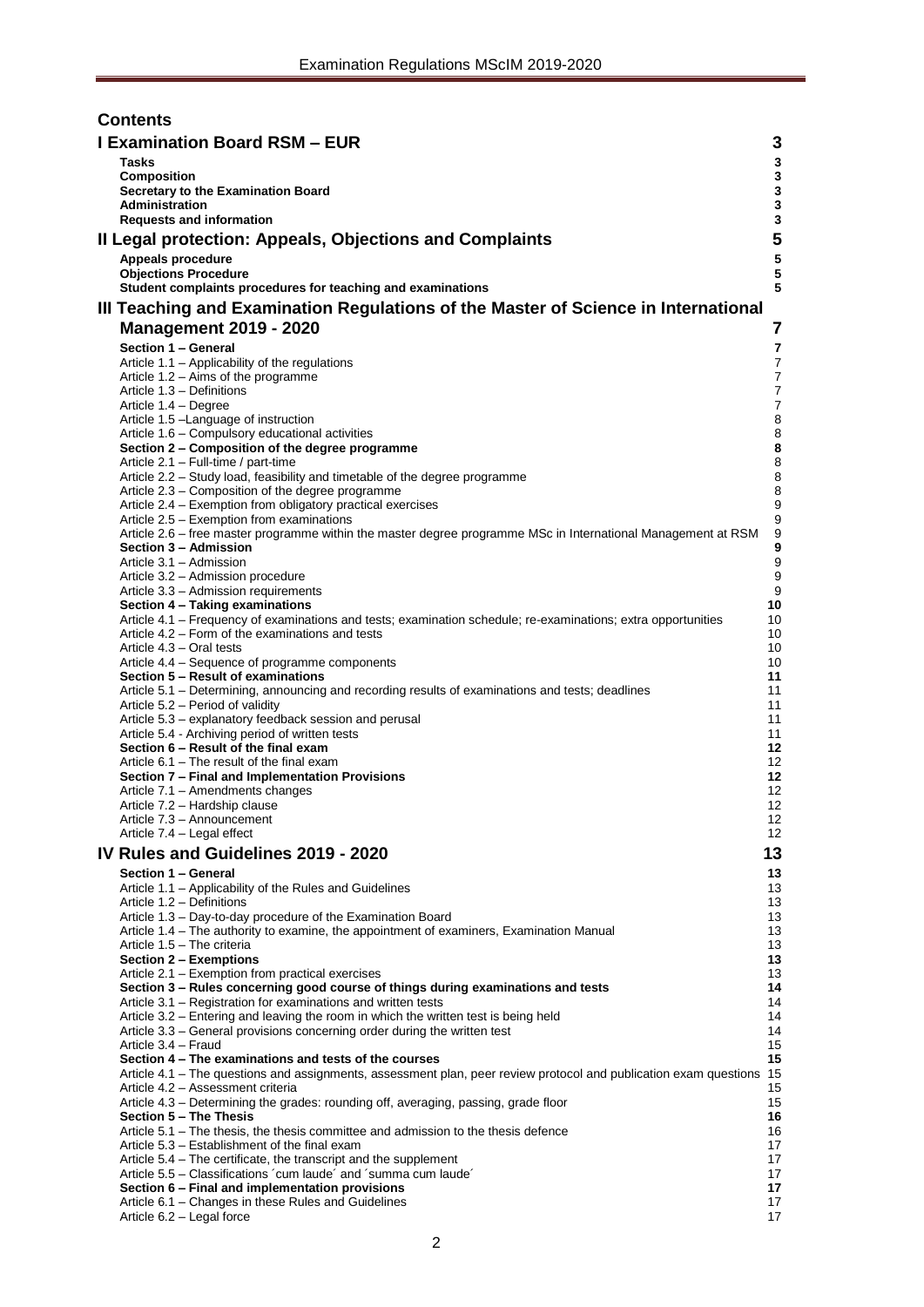# <span id="page-2-0"></span>**I Examination Board RSM – EUR**

# <span id="page-2-1"></span>**Tasks**

The legal framework of the Examination Board RSM – EUR is given by Dutch Law, in particular the Dutch Higher Education and Research Act (*Wet op het hoger onderwijs en wetenschappelijk onderzoek- WHW*). The Examination Board has many different tasks. Generally, the following components can be discerned:

- 1. S*upervisory responsibility* with regard to the final exams, examinations and tests. This responsibility is manifested in the competence of the Examination Board to:<br>a. award the degree certificate:
	- award the degree certificate;
	- b. appoint the examiners;
	- c. supervise the quality of final exams, examinations and tests;
	- d. take disciplinary action in case of fraud;
	- e. supervise the implementation and execution of the examination regulations with due observance of the common legal principles such as equality, legal security, legitimacy, reasonableness, fair play and so on;
	- f. act as mediator or as the defendant in case of disputes or appeals.
- 2. *Regulatory tasks*: The Examination Board sets rules and gives instructions to the examiners. These rules have been laid down in the *Rules and Guidelines as well as in the Examination Manual for examiners*. These rules concern matters such as order during examinations, fraud, assessment criteria, compensation rules, classifications (such as (summa) cum laude).
- 3. *Tasks that are further defined in the Teaching and Examinations Regulation or 'Onderwijs- en Examenregeling'* (TER or OER) established by the Dean. This concerns the granting of exemptions from the OER in individual cases due to personal circumstances or on grounds of the hardship clause (if a rule in an individual case leads to unreasonable consequences). A few examples are: the granting of exemptions for courses, the interim advice within the framework of the binding study advice, the adjustment of the norm of the binding study advice in the case of personal circumstances, granting extra and/or accelerated examinations opportunities.
- 4. *Advisory tasks*: the Examination Board advises the Dean regarding the Teaching and Examination Regulations.
- 5. *Mandate*: the Examination Board has been mandated by the Dean to establish the final BSA.

# <span id="page-2-2"></span>**Composition**

The Examination Board consists of at least six members of the academic staff and an external member. All members are appointed by the Dean. The Examination Board collectively sets up rules and policy. The Examination Board as a whole meets once a month. Each member has his/her own portfolio. The Examination Board is supported by the secretary.

#### **Members**

Prof. Dr. L.C.P.M. Meijs (Chairman) Ir. A.J. Roodink (Vice Chairman) Dr. M.B.J. Schauten (external member) Dr. B.H.E. Wempe Dr. J.P.J.M. Essers Drs. B. Nijveld (external member) Two vacancies

#### <span id="page-2-3"></span>**Secretary to the Examination Board**

C.M. Dirks - van den Broek LL.M.<br>
J.W. van der Woude by de ander the secretary quality assurance I.M. van Essen LL.M. deputy-secretary<br>
A.M. Schey MScBA deputy-secretary A.M. Schey MScBA

#### <span id="page-2-4"></span>**Administration**

D.M. Schonis team leader<br>
L. Guo assistant L. Guo assistant K. van Oers MSc assistant

# **Contact**

Mandeville Building, Room T5-41 Tel. 010-4081895/88731 E-mail [eb@rsm.nl](mailto:eb@rsm.nl)

# <span id="page-2-5"></span>**Requests and information**

secretary quality assurance<br>deputy-secretary

Information concerning examinations can be found on the website of the Examination Board: [www.rsm.nl/examination-board.](http://www.rsm.nl/examination-board) Please consult these sites before contacting the Examination Board. You may first want to take a look in the Frequently Asked [Questions \(FAQ\) section](http://www.rsm.nl/examination-board/frequently-asked-questions-faqs/) to see whether you can find an answer to your question there.

Brief general questions can be asked by e-mail to [eb@rsm.nl](mailto:eb@rsm.nl) or by phone 010 4088731/1895 during opening hours (09.00 – 12.30 hrs.).

Official requests (e.g. requesting extension of grade validity) must be submitted by the EB´s webportal: [https://request](https://request-eb.rsm.nl/)eb.rsm.nl/

When submitting the request, please include all relevant documentation. Be explicit in addressing the Examination Board. When a course is involved, mention the course's title, the teacher responsible, and the course's code. When a test or examination is involved, mention the course's title and code, the teacher, and the date. Once again, being explicit and clear in your request helps handling it expediently. Finally, always provide motivation as to why the request is submitted and as to why the request should be granted.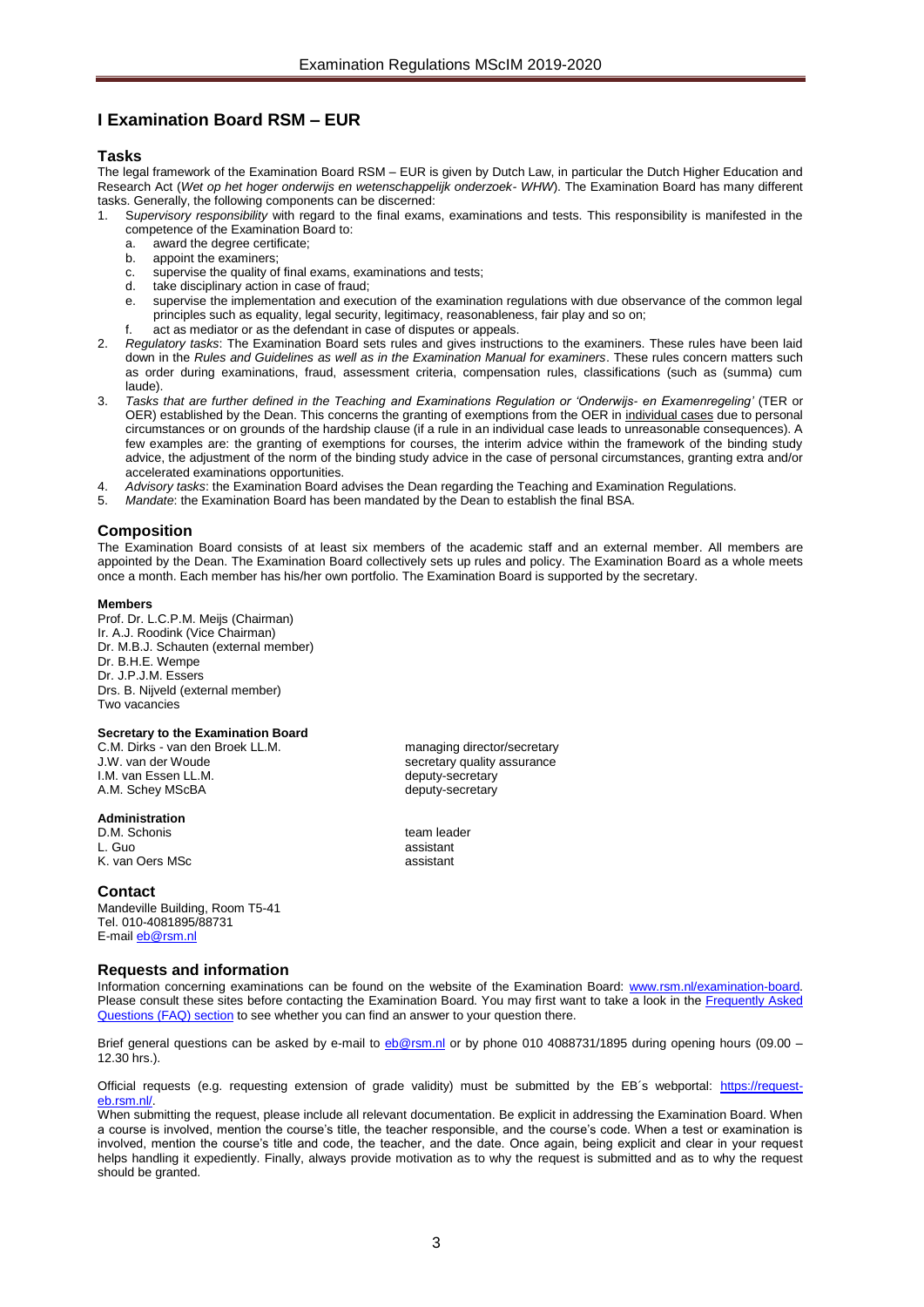In the event that you are asked to hand in a (certified copy of a) certificate, transcript or diploma, you still have to send/show this document in its original form to the Examination Board for verification. These kind of documents will not be accepted in a digital form.

Please take into account that it may take up to 4 weeks before you receive a reply from the Examination Board. The Examination Board communicates decisions via e-mail (RSM staff and students via ERNA-account).

# **Postal address**

Rotterdam School of Management, Erasmus University Examination Board RSM – EUR Mandeville Building, room T5-41 PO Box 1738 3000 DR Rotterdam The Netherlands

#### **Visiting address**

Secretariat Examination Board RSM – EUR Mandeville Building, room T5-41 Burgemeester Oudlaan 50 3062 PA Rotterdam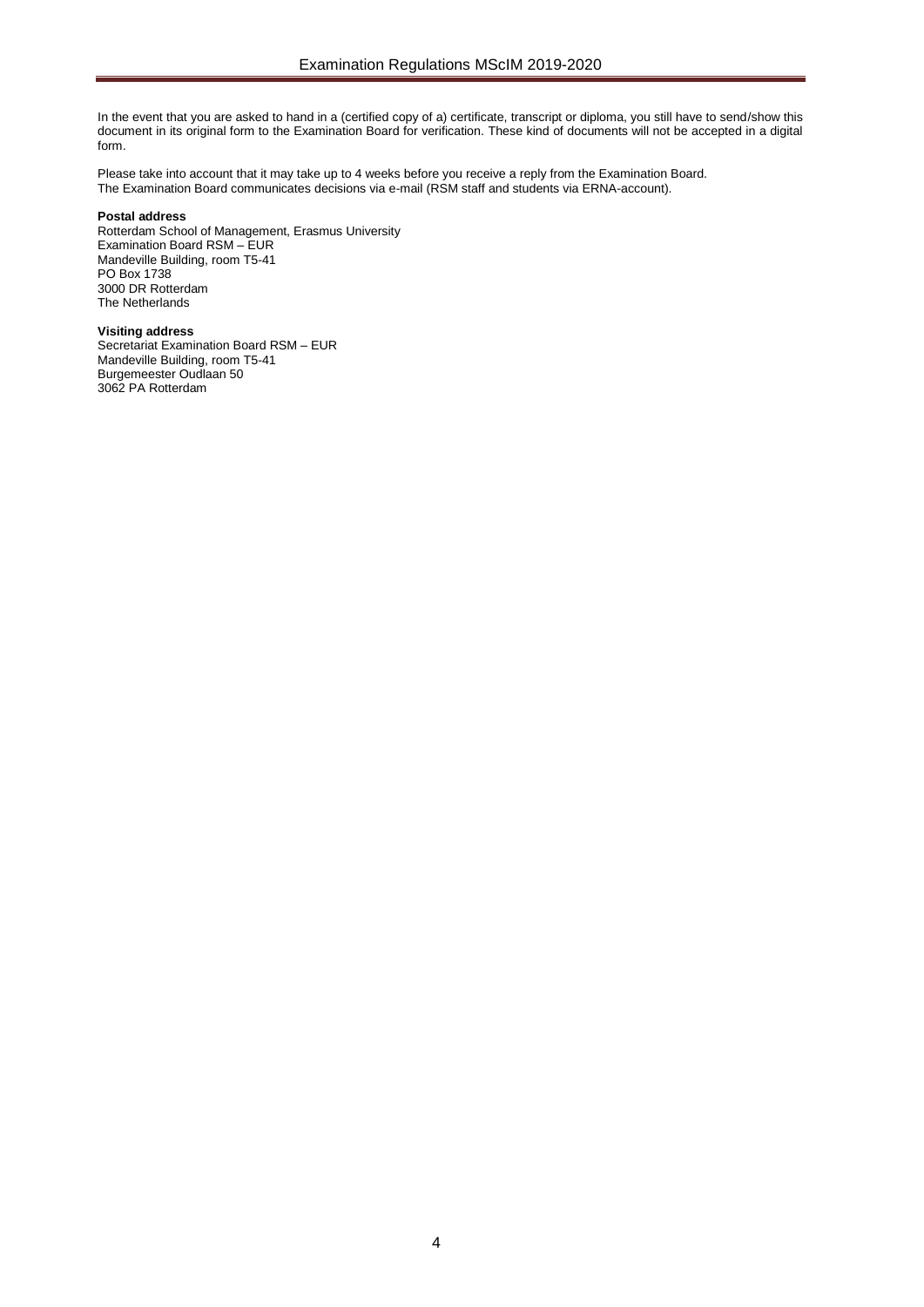# <span id="page-4-0"></span>**II Legal protection: Appeals, Objections and Complaints**

If a student disagrees with a decision by a university body such as the Executive Board, the Dean, the Examination Board or an examiner, there are legal redress possibilities. A student can submit an objection or lodge an appeal against this decision. Which procedure should be followed is specified by law and depends on the type of decision involved. All decisions should include an appeals clause, which refers to the appropriate legal process. Both procedures are briefly described as follows.

#### <span id="page-4-1"></span>**Appeals procedure**

A student who objects to a decision of an examiner (e.g. assessments) or the Examination Board may lodge an appeal with the Examination Appeals Board (in Dutch College van Beroep voor de Examens (*CBE*)) of Erasmus University Rotterdam. In urgent cases, the chair of the *CBE* can be requested to make provisions.

The appeal has to be lodged within six weeks of the announcement of the disputed decision. If the appeal concerns a decision that was not made on time, it must be submitted within a reasonable period of time.

The appeal should be submitted at [legal.protection@eur.nl](mailto:legal.protection@eur.nl) to the attention of the *CBE*-*EUR*. For further information check [http://www.eur.nl/english/essc/legal\\_position/objections\\_and\\_appeals/](http://www.eur.nl/english/essc/legal_position/objections_and_appeals/) or the Student Information Leaflet "Submitting an appeal with the Examinations Appeals Board" (available at the ESSC (Sanders Building, ground floor). Information on the CBE's rulings on various disputes can be found on the website of the *CBE-EUR* <http://www.eur.nl/abd/jz/cbe/> (in Dutch).

Before the *CBE*-*EUR* deals with the appeal, there is a settlement phase, in which the Examination Board concerned attempts to settle the lawsuit amicably (= formal amicable settlement attempt).

The *CBE*-*EUR* assumes that the complainant him/herself will first have made contact with the examiner concerned or with the Examination Board, in order to try to reach agreement (=material amicable settlement attempt). Account should be taken of the fact that meanwhile the period of six weeks for lodging an appeal with the *CBE*-*EUR* continues to run. In view of this, a provisional appeal can be lodged for the interim.

If the settlement attempt fails, parties will be invited to a sitting of the Examination Appeals Board. The sitting is in Dutch. Foreign students are recommended to take an interpreter with them to the sitting.

If a student disagrees with the decision of the *CBE-EUR* regarding their objection, he/she can submit an appeal to the Higher Education Appeals Tribunal in The Hague within six weeks of the decision.

#### **Further information**

For further information check www.eur.nl/english/essc/legal\_position/objections\_and\_appeals Further information about the procedure can also be obtained from the Secretary of the *CBE-EUR* by e-mail t[o cbe@eur.nl.](mailto:cbe@eur.nl)

### <span id="page-4-2"></span>**Objections Procedure**

Students can submit a notice of objection against decisions by or on behalf of the Executive Board. This mainly concerns decisions on enrolment as a student, decentralised selection, termination of enrolment, payment or refund of tuition fees, financial aid and having been barred entry to the university's buildings, premises or facilities. Students can also submit an appeal against the written refusal to make a decision or if a decision is not taken in a timely manner.

Of course, it is not mandatory to start an appeal or objection procedure in case of a difference of opinion with someone: talking to the person who took the decision is often enough to resolve the issue.

The notice of objection should be submitted a[t legal.protection@eur.nl.](mailto:legal.protection@eur.nl) In all cases the period of objection is six weeks.

The notice of objection will first be handled by the Advisory Committee on Objections. This Committee advises the Executive Board about the objection, after which the Executive Board reconsiders the case and makes a decision regarding your objection. Before issuing its advice, the Committee will also investigate whether an amicable settlement between parties is possible. The Executive Board shall decide on the objection no later than 10 weeks after receipt of the notice of objection.

If a student disagrees with the decision regarding the objection, he/she can submit an appeal with the Higher Education Appeals Tribunal in The Hague within six weeks of the decision.

More information about this Objection Procedure can be found on [this EUR-website.](http://www.eur.nl/english/essc/legal_position/objections_and_appeals/)

### <span id="page-4-3"></span>**Student complaints procedures for teaching and examinations**

The RSM is committed to high quality education and examinations and intends to improve these continuously. Therefore, we need feedback from our students if our courses and examinations do not meet our standards. If students experience dissatisfaction related to the teaching or examinations, it is important that they inform relevant staff members as soon as possible. To that end, RSM and EUR have established the following complaints procedure.

#### **1. Complaints regarding the teaching, teacher or organization of a course:**

In general, complaints about the *content* or *organization* of the programmes can be reported through the various course evaluations that are sent to students at the end of the block/trimester/semester. The course coordinator/examiner concerned will receive the evaluation feedback of the participating students.

During the block/trimester/semester, urgent complaints about the *content of a course* should be reported to the **course coordinator** via the designated channels, such as Canvas and/or email. High-priority or urgent issues with the *organization* of the programme can be reported to the relevant **programme manager**. For contact information, please refer to th[e RSM Website.](https://www.rsm.nl/information-for/current-students/) 

Should a student be dissatisfied with the *guidance* by a coach and/or co-reader of the MSc thesis committee, it is important to address the **coach** and **thesis coordinator** in a timely manner, that is, well before the thesis will be graded. After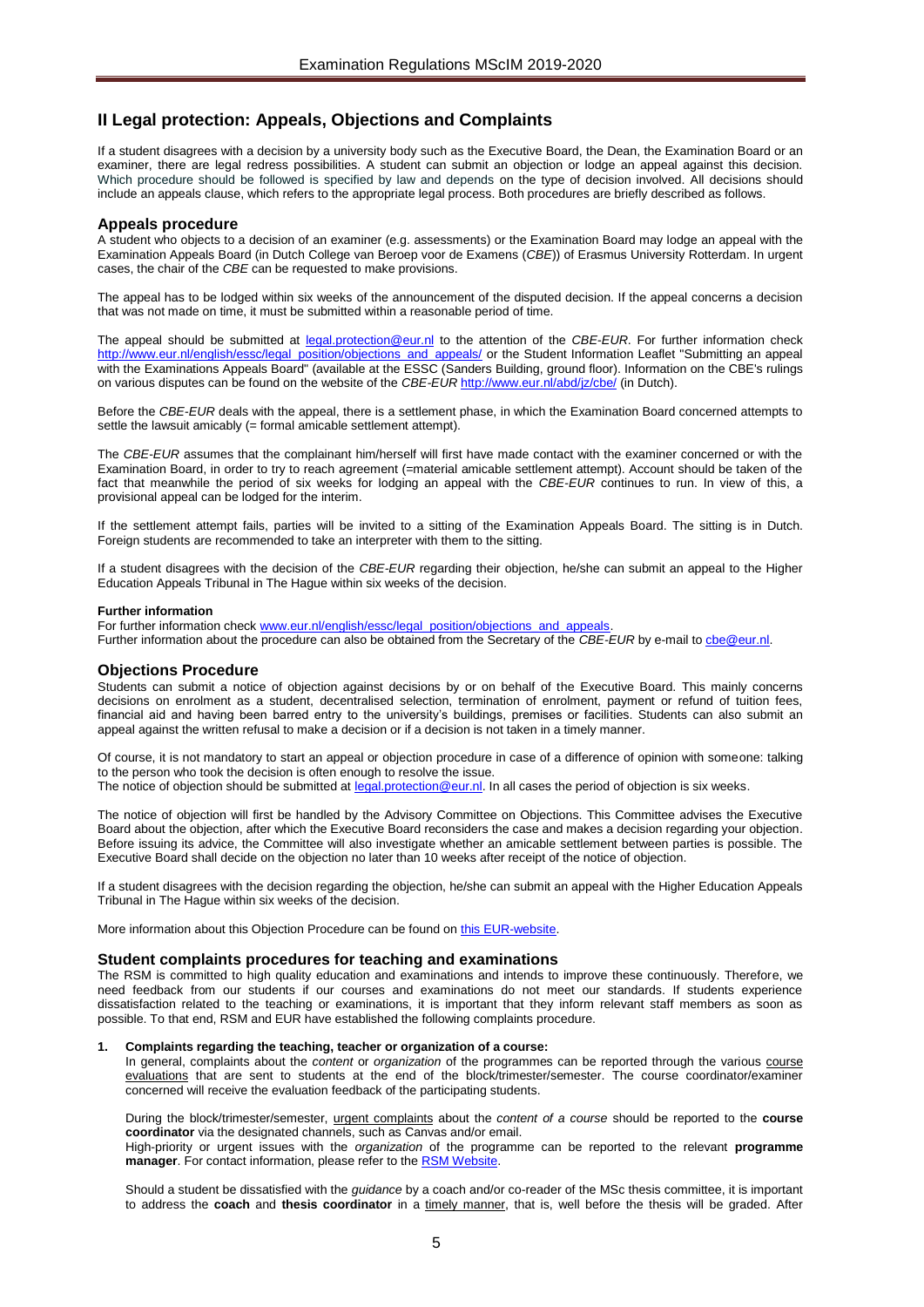grading, no further adjustments can be made. The [thesis manual](https://www.rsm.nl/fileadmin/Images_NEW/Current_Students/Master/Master_Thesis_manual_17-18__def.pdf) provides information on roles and responsibilities of coach, co-reader and student as well as contact information of the thesis coordinator.

Students considering making a complaint can consult a **student adviser** or a **student counsellor.** They can provide support and advice and may take a mediatory role if required.

#### **2. Complaints regarding the examination of a course**

There are three main ways to file a complaint regarding the *examination* of a course:

- a. Course evaluations;
- b. Individual complaints via the Examination Board;
- c. The EUR legal protection facility.

#### **a. Complaints via course evaluations**

In general, complaints about the *examination* of a course can be reported through the **course evaluations** that are sent to students after the examination. The examiner concerned, as well as Programme Management and the Examination Board, will receive the evaluation feedback of the participating students.

#### **b. Complaints directly via the Examination Board**

If a student has a complaint regarding the *organization of the examination* (e.g. a student has been barred from entering the examination hall), the complaint may be filed with the **Examination Board** via its [web portal.](https://request-eb.rsm.nl/) All relevant documents, such as the examiner's or invigilator's response, must be attached to this submission. The complainant will receive an automatic confirmation of receipt. The Examination Board will investigate the complaint on the basis of the submitted documents and additionally will conduct its own research. Both the complainant and the involved examiner or invigilator will be heard in the following investigation. Within six weeks of lodging the complaint, the Examination Board will inform the complainant of its subsequent findings and any conclusions that may have been drawn. In general, such findings and conclusions drawn by the Examination Board are not appealable.

Please note that a complaint cannot concern an *individual decision*, such as the grade awarded by the examiner. If a student disagrees with his/her final grade after the examiner's feedback and the perusal, the student may lodge an appeal with the **Examination Appeals Board** via the EUR Legal Protection Facility: [legal.protection@eur.nl.](mailto:legal.protection@eur.nl) The appeal must be made within six weeks of the announcement of the grade. The Examination Board will not take complaints regarding examinations into consideration if the student concerned could have lodged an appeal. Therefore, complaints submitted after the period of six weeks (commencing on the day following the day of the decision's announcement) will *not* be taken into consideration.

#### **c. EUR Legal Protection Facility**

In addition to the RSM complaints procedures as described above, students can submit a formal complaint with the EUR central facility to which all complaints and notices of appeal and objection can be submitted via e-mail: the **EUR Legal Protection Facility** via [legal.protection@eur.nl.](mailto:legal.protection@eur.nl) Complaints can also be submitted via post to the EUR Legal Protection Facility, room A2-07D, Post box 1738, 3000 DR Rotterdam. If you do not wish to use this particular facility, you may also submit your complaint in person to a **student counsellor**. You can make an appointment with a student counsellor through the ESSC.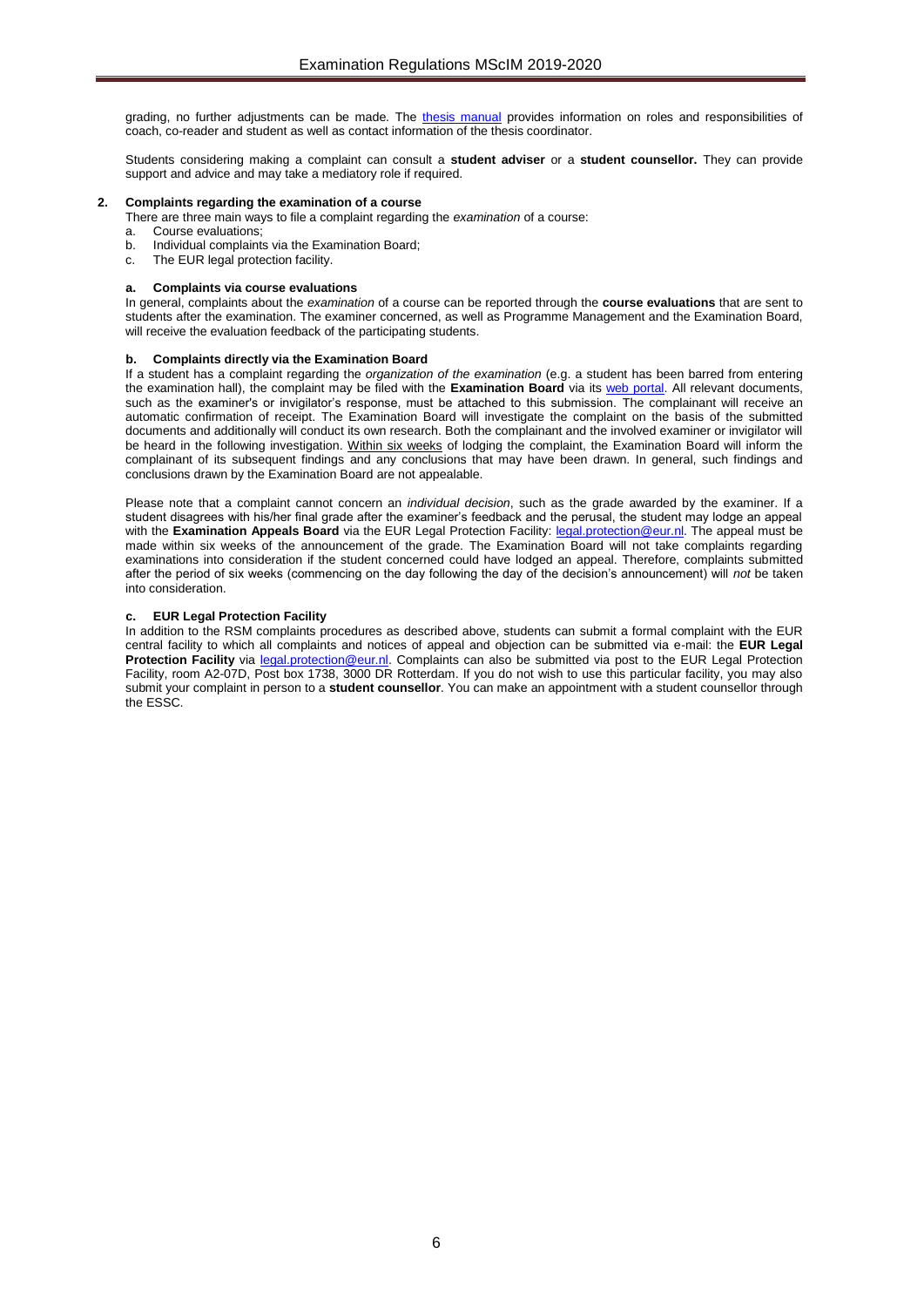# <span id="page-6-0"></span>**III Teaching and Examination Regulations of the Master of Science in International Management 2019 - 2020**

# <span id="page-6-2"></span><span id="page-6-1"></span>**Section 1 – General**

# **Article 1.1 – Applicability of the regulations**

These regulations are applicable to the curriculum and final exam, examinations and tests of the master's degree programme MSc in International Management at Rotterdam School of Management, Erasmus University, hereinafter referred to as the degree programme.

# <span id="page-6-3"></span>**Article 1.2 – Aims of the programme**

The degree programme is intended to impart scientific knowledge, skills and insight in the area of international management in such a way that the graduate is capable of scientific and socially responsible professional practice in this area, and is qualified to take any desired advanced programme and to become, among others a scientific researcher.

# <span id="page-6-4"></span>**Article 1.3 – Definitions**

In the regulations, words shall have the following meanings:

- a. Act: the Dutch Higher Education and Research Act (*Wet op het hoger onderwijs en wetenschappelijk onderzoek WHW*);
- b. Rules and Guidelines (R&G): the rules, guidelines and instructions of the Examination Board as referred to in Article 7.12b of the Act;
- c. MScIM curriculum: the total of programme components qualifying for the final exam;
- d. Programme component: a bundling of examinations with a designated function and meaning within the MScIM curriculum;
- e. Course: an instruction given under the authority of a member of the academic staff; each course is concluded with an examination;
- f. Final exam: the total assessment of the performance of the student for separate examination parts of the programme, as referred to in article 7.10 of the Act;
- Examination: every course will be assessed by an examination. Each examination includes an investigation into the knowledge, insight and skills of the student, as well as the appraisal of the results of that investigation. An examination may consist of more than one test;
- h. Test: a test may be:
	- A written test (i.e. a plenary test, open or closed book with open or multiple choice questions);
	- An individual assignment (i.e. a case or a thesis);
	- A group assignment (i.e. a team assignment);
	- An oral test;
	- A presentation;
	- A practical exercise;
	- A research or consultancy project;
	- An excursion or study trip;
	- An internship; Participation performance:
- i. EC: abbreviation of "European Credit" which stands for study credit as referred to in Article 7.4 of the Act. One EC represents 28 hours of study;
- Student: a person who is enrolled in to the university and admitted to the degree programme pursuing the study and/or taking part in the examinations of the programme; for the further application of these regulations, this designation also applies to an enrolled 'extraneus';
- k. Examination Board: the board referred to in Article 7.12 of the Act for supervising the examinations and organization and coordination of the examinations of the programme;
- l. Academic year: the academic year runs from 1 September to the following 31 August (inclusive);
- m. Programme Director: the Dean of Education in the capacity of programme director as laid down in Article 9.17 of the Act and as referred to in Article 7 of the School Regulations 2017;
- n. Dean: head of Rotterdam School of Management, Erasmus University;
- Academic Director: the person who is authorised by the Programme Director to spearhead the master programme and lead the programme in terms of profile, content, quality, delivery and assessment;
- p. School: Rotterdam School of Management, Erasmus University;
- q. Academic personnel:
	- the members of the academic staff of the School,
	- the trainee research assistants (PhD candidates) of the School,
	- the other academic personnel;
- r. Academic staff:
- the full professors,
	- the associate professors of the School,
	- the assistant professors of the School;
- Teaching team: the members of the academic staff and the academic lecturers teaching courses within the degree programme;
- *t. Explanatory feedback session:* in Dutch "nabespreking", as referred to in Article 7.13, par 2, sub q of the Act. It is an important meeting that gives students the opportunity to learn from their mistakes. They have the opportunity to review the questions and assignments of the exam concerned, along with the answer models and criteria for assessment.
- u. *Perusal*: in Dutch "inzage" as referred to in Article 7.13, par. 2 sub p. of the Act. It is an opportunity for students to peruse their own assessed exam.

# <span id="page-6-5"></span>**Article 1.4 – Degree**

- 1. The one who has successfully passed all the programme components of the MScIM degree programme will obtain the degree of Master of Science in International Management and is eligible for the CEMS certificate.
- The obtained degree will be written down on the master's degree certificate.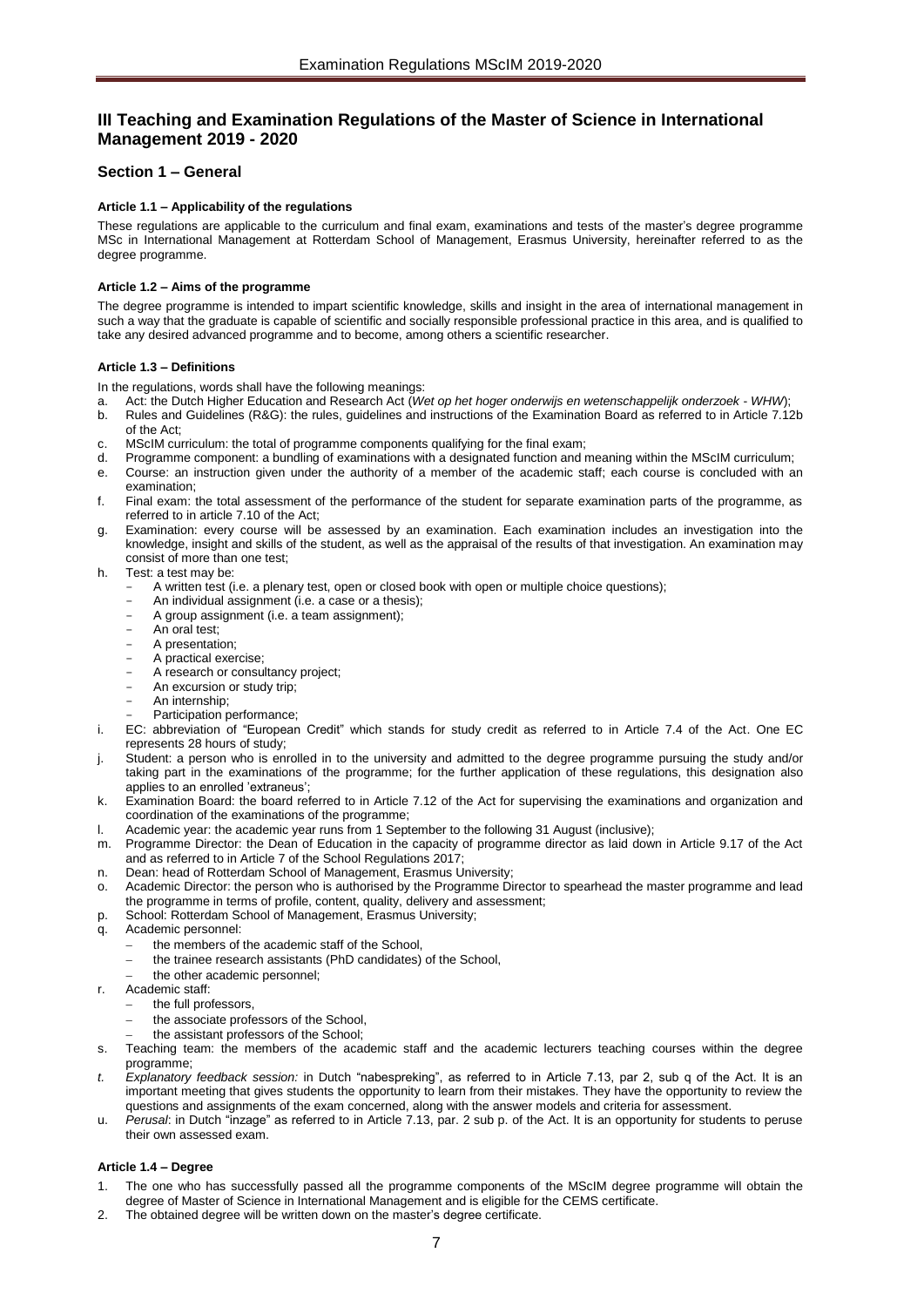# <span id="page-7-0"></span>**Article 1.5 –Language of instruction**

- 1. The language of instruction teaching and examinations is English, with the exception of certain courses as may be offered by the student's exchange school, and which the student may choose to take.
- <span id="page-7-1"></span>2. In cases, the Examination Board can grant exemption from paragraph 1.

## **Article 1.6 – Compulsory educational activities**

- Teaching in most of the programme components takes place on a small-scale basis to enable students to obtain knowledge, skills and attitudes in the best possible way. The basic requirement, therefore, is that the students take part in all activities.
- 2. If students are prevented from participating in certain educational activities due to special circumstances, they should report this to the instructor concerned in advance. In such cases, without prejudice to the rules that apply to giving and assessing examinations of particular courses, instructors may assign alternative activities.

# **Article 1.7 – Evaluation of education**

- The Programme Director will be responsible for ensuring the evaluation of education.
- 2. The Programme Director will inform the Faculty Council and the Programme Committee of the method and frequency with which components of the curriculum are to be evaluated.
- 3. The Programme Director will inform the Faculty Council and the Programme Committee of the outcomes of the evaluation, the amendments made as a result of this and the effect of the actual amendments.

# <span id="page-7-2"></span>**Section 2 – Composition of the degree programme**

# <span id="page-7-3"></span>**Article 2.1 – Full-time / part-time**

<span id="page-7-4"></span>Within the scope of the Act, the degree programme is offered full-time.

# **Article 2.2 – Study load, feasibility and timetable of the degree programme**

- 1. The degree programme has a study load of 90 EC.
- 2. Courses and projects, including examinations, are scheduled to be completed in one and a half years.<br>2. To further increase the feasibility of completing the degree programme according to the schedule, the
- 3. To further increase the feasibility of completing the degree programme according to the schedule, the work load is spread evenly over the programme's duration.

# <span id="page-7-5"></span>**Article 2.3 – Composition of the degree programme**

The composition of the degree programme is built up from the following programme components :

| <b>Programme Components:</b> |                                                                                                                                                                                                                                                                                                                                                                                                                                                                                                                                                                                                            |     |  |
|------------------------------|------------------------------------------------------------------------------------------------------------------------------------------------------------------------------------------------------------------------------------------------------------------------------------------------------------------------------------------------------------------------------------------------------------------------------------------------------------------------------------------------------------------------------------------------------------------------------------------------------------|-----|--|
| a.                           | <b>Block Seminar</b>                                                                                                                                                                                                                                                                                                                                                                                                                                                                                                                                                                                       | 3   |  |
| b.                           | <b>Skill Seminars</b>                                                                                                                                                                                                                                                                                                                                                                                                                                                                                                                                                                                      |     |  |
| C.                           | A choice of one of the following courses:<br><b>International Strategy</b><br>International Entrepreneurship                                                                                                                                                                                                                                                                                                                                                                                                                                                                                               | 7.5 |  |
| d.                           | Management Challenges in International Organisations                                                                                                                                                                                                                                                                                                                                                                                                                                                                                                                                                       | 7.5 |  |
| е.                           | A compulsory choice of two courses out of three, as follows:<br>If a student is present and taking courses at RSM in the fall semester, a choice of two<br>courses out of three following courses:<br>Global Supply Chain Management 7.5 EC<br>Financial Management & Control 7.5 EC<br>Innovation Management 7.5 EC<br>If a student is present and taking courses at RSM in the spring semester, a choice of<br>two courses out of the three following courses:<br>Using Business Analytics and Machine Learning for New Products<br>International Corporate Finance 7.5 EC<br>Corporate Venturing 7.5 EC | 15  |  |
| f.                           | International Business Project                                                                                                                                                                                                                                                                                                                                                                                                                                                                                                                                                                             | 15  |  |
| g.                           | <b>Research Clinic</b>                                                                                                                                                                                                                                                                                                                                                                                                                                                                                                                                                                                     |     |  |
| h.                           | <b>Master Electives</b>                                                                                                                                                                                                                                                                                                                                                                                                                                                                                                                                                                                    |     |  |
| Ъ.                           | <b>Master Thesis</b>                                                                                                                                                                                                                                                                                                                                                                                                                                                                                                                                                                                       | 20  |  |

- 2. Participation in an international exchange with one of the CEMS partner institutions during either the first or the second semester is a compulsory part of the degree programme; the other two semesters must be completed at the RSM. The programme components stated under paragraph 1, sub a., b., c., d,, f. and h. may be attended at a CEMS partner institution.
- 3. The detailing in the most recent version of the International Management (digital) Study Guide of the further descriptions of programme components into compulsory courses and elective courses, including obligatory practical exercises, and the thesis project, constitute an integral part of these Teaching and Examination Regulations, without prejudice to the other provisions set out in these regulations.
- Students may choose the CEMS approved master electives from components of the MSc programmes of the RSM and/or CEMS partner institutions. These electives may exceed the total of 15 EC. However, it is not allowed to do more courses within a block than scheduled according to the degree programme course schedule. Furthermore, once passed, electives cannot be revoked by the student. All electives will be listed on the grade transcript.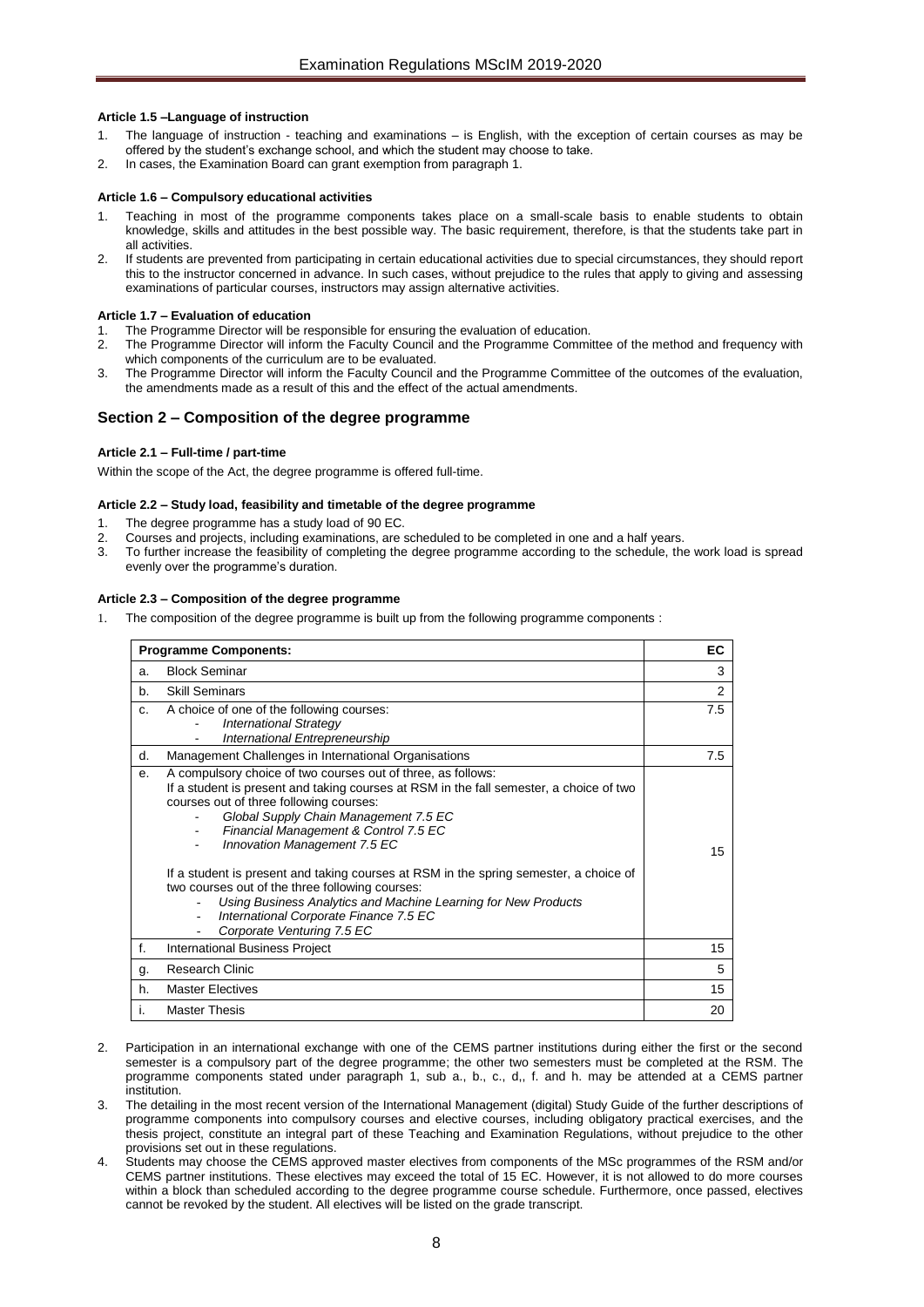## <span id="page-8-0"></span>**Article 2.4 – Exemption from obligatory practical exercises**

In exceptional cases, the Examination Board can grant exemption from the obligation to take part in practical exercises. In that case, the Examination Board can decide that the practical exercises should be carried out in another way, to be determined by the Examination Board.

# <span id="page-8-1"></span>**Article 2.5 – Exemption from examinations**

<span id="page-8-2"></span>No exemptions from courses, examinations or tests will be granted.

#### **Article 2.6 – free master programme within the master degree programme MSc in International Management at RSM**

- 1. Under approval by the Examination Board, students who are enrolled in the programme can build up their own master's degree programme composed of courses offered by the university, which will lead to the degree of Master of Science in International Management.
- 2. The master programme mentioned in paragraph 1 must consist of sufficient courses in the area of international management according to the Examination Board, and in any case of the thesis project of 20 EC.
- 3. The Examination Regulations and Rules and Guidelines are applicable to the programme mentioned in paragraph 1 and approved by the Examination Board.
- 4. Students who complete the free master will not be eligible for the additional CEMS certificate.

# <span id="page-8-4"></span><span id="page-8-3"></span>**Section 3 – Admission<sup>1</sup>**

#### **Article 3.1 – Admission**

1

With due observance of the rules by law concerning admission and enrolment, eligible for admission to the degree programme is the one who has acquired the admission statement given by the Dean of the RSM, on behalf of the Executive Board of Erasmus University.

#### <span id="page-8-5"></span>**Article 3.2 – Admission procedure**

The admission is selective: it is a three stage procedure consisting of formal requirements as stated in article 3.3, including assessment and interview.

## <span id="page-8-6"></span>**Article 3.3 – Admission requirements**

Candidates are considered eligible for selection if the applicant has (entirely) fulfilled the formal requirements:

- a. A research university bachelor's degree in business administration or related field consisting of a minimum total of 60 EC in advanced courses in strategic management, marketing, supply chain management/operations, finance and accounting as well as a minimum total of 20 EC in qualitative and quantitative research methods and statistics.;
- b. Proficiency in English at CEFR level C1, to be proven by
	- IELTS: minimum overall score 7.0 and minimum sub scores 6.5, or
		- TOEFL (iBT): minimum overall score 100 + minimum sub scores 22 (Reading, Listening and Speaking) and 24 for Writing, or
		- TOEFL ITP issued by the Erasmus Language & Training Centre: minimum overall score 575, or
		- Cambridge ESOL: Equal to CAE- minimum grade of B or CPE- minimum grade of C, or
		- Cambridge BEC Higher Minimum grade B, or
		- CEFR test results: English course/test results at C1 level taken at any national accredited university of applied science or research university within the EU/EEA. All aspects of the language must be tested (reading, writing, listening and oral skills).

No other English language test results will be accepted. The test results must be verifiable.

Exempted from an English test are students who are a native English speaker from the USA, UK, Canada, Ireland, Australia, New Zealand or South Africa or whose secondary school, undergraduate or master's degree programme was taught completely in the English language in one of the following countries: USA, Canada, Australia, New Zealand, South Africa or within the EU/EEA. Exemption is also granted for applicants who have obtained an International Baccalaureate Certificate in English (English A SL min grade 5, English A HL min grade 4 or English B HL min grade 5).

c. A grade point average (GPA) equivalent to a 7 out of 10 in the Dutch education system, which is considered to be above average;

d. A GMAT score of at least 600. Students with a bachelor's degree from a Dutch university are exempted from submitting a GMAT score;

e. Candidates must have proven minimum proficiency in three languages, one of which should be English. The second language: all applicants must provide the admissions office with proof of proficiency in a CEMS language (Arabic, Bengali, Cantonese, Czech, Danish, Dutch/Afrikaans, Farsi/Tajik, Finnish, French, German, Greek, Hebrew, Hindi/Urdu, Hungarian, Indonesian/Malay, Irish, Italian, Japanese, Korean, Mandarin, Polish, Portuguese, Romanian, Russian, Serbo-Croat (Bosnian, Croatian, Serbian, Montenegrin), Spanish, Swedish, Tagalog, Tamil, Thai, Turkish, Vietnamese)

<sup>&</sup>lt;sup>1</sup> Attention: This section is about the admission criteria valid for entry September 2019. The (additional) admission criteria for Academic Year 2020 – 2021 will be announced in October 2019 on the admission pages on the RSM website. These criteria will be part of the TER. RSM expects that all applicants are aware of the latest content in relation to the admission requirements through the programme specific admission pages on the RSM website and that they regularly check the content for (unforeseen) changes. Therefore, please check the [RSM website](https://www.rsm.nl/master/msc-programmes/) for the latest requirements. In addition, RSM strongly suggests all applicants to visit the Master Open Days (organized on campus twice a year) and/or participate in one of many virtual information sessions (VIS), organized on a monthly basis.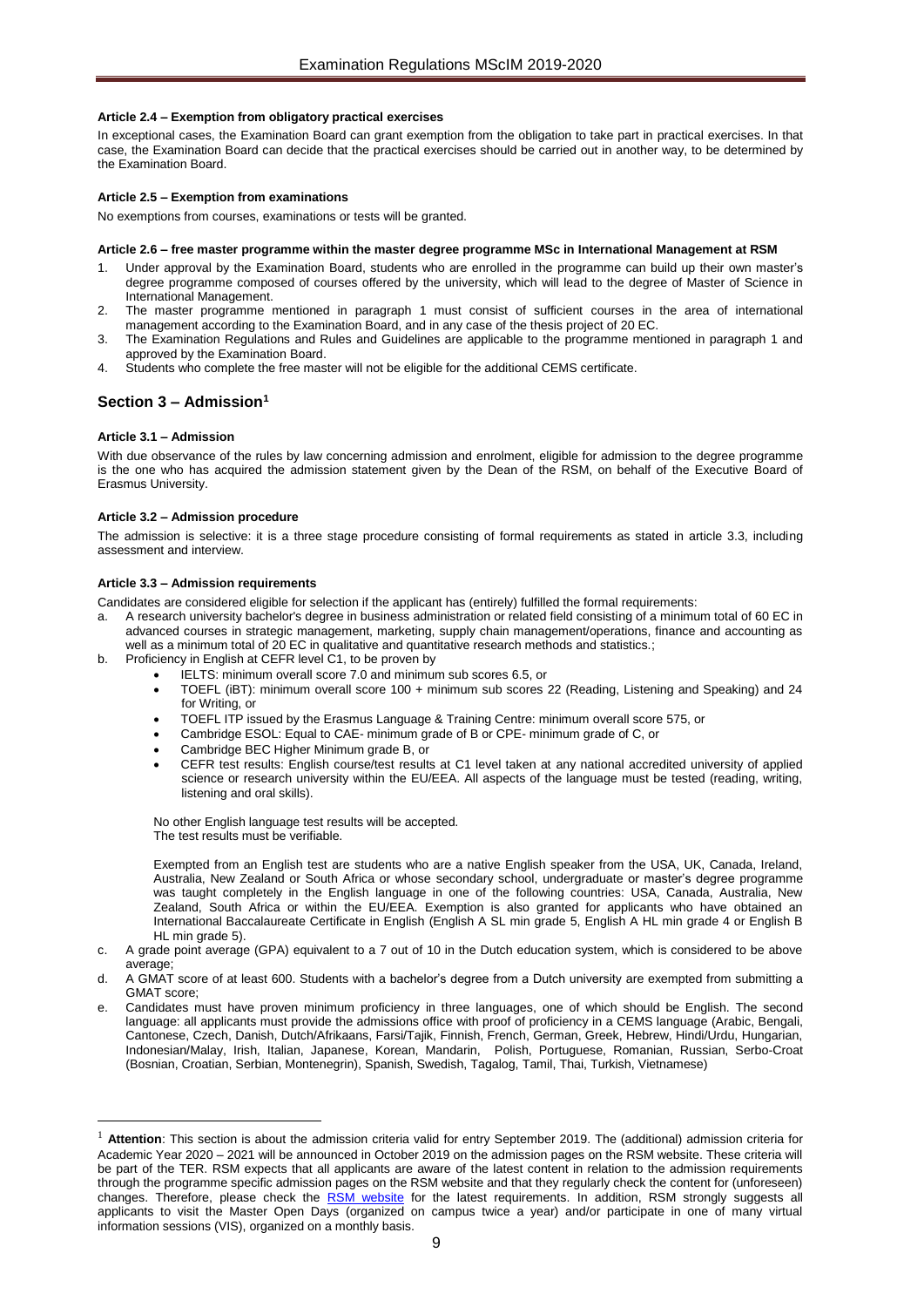at B1 level in the Common European Framework. The third foreign language can be any language and applicants must provide proof of proficiency at A2 level. Certain combinations of similar languages will not be allowed (e.g. Danish/Swedish/Norwegian).

# <span id="page-9-1"></span><span id="page-9-0"></span>**Section 4 – Taking examinations**

# **Article 4.1 – Frequency of examinations and tests; examination schedule; re-examinations; extra opportunities**

- 1. The opportunity to take written tests when belonging to an examination as referred to in Article 1.3 is given twice per academic year. However in case of no registrations during the regular registration period for the re-sit, this test shall be cancelled.
- 2. Examinations that are taken in a way other than a written test can be taken at least once per year.
- 3. Only students who submitted the final thesis before the deadline of the first opportunity in February as announced by the programme in question, are eligible to submit a repair version for the deadline in April.
- 4. Students who have not passed the thesis proposal at the first opportunity, will be offered a retry for which the submission deadline is set at least at two weeks from the date of publication of the first opportunity results.
- 5. With due observance of the provisions of the first paragraph, the student has a free choice in the number of repeats for taking a written test when part of an examination. The result for the test is established on the highest test result obtained. If the material to be studied for a course has changed, the subsequent tests will reflect the new material.
- 6. In addition to the provisions set out in paragraphs 1 and 2, the opportunity to take a test for which the accompanying course is given for the last time ever, is given two times in the academic year subsequent to the last year of the course in case of a written test and only once in case of an assignment. The tests of the master electives are excluded from this rule. The tests will be scheduled during the examination period concerned. Deviating from paragraph 5 above, tests for these courses that have already been passed may not be taken again.
- 7. Without prejudice to applicable regulations regarding a period free of tests, and with due observance of the other provisions set out in these regulations, and of the Rules and Guidelines established by the Examination Board, the Programme Director establishes a schedule for written tests and examinations before the start of the academic year. In the event of urgent exceptional circumstances, the Programme Director can change the schedule during the academic year, provided that the change is announced in good time and no later than the start of the registration period, of the period of tests concerned, via appropriate channels such as SIN-Online.
- 8. In exceptional cases the Examination Board can, at the request of the student, decide that an extra opportunity to take a written test will be offered, in derogation from the schedule.
- 9. To courses that are instructed under the supervision and authority of national accredited institutions other than Rotterdam School of Management, Erasmus University and for which results are converted to the MScIM curriculum, the rules and regulations apply as set, upheld and applied by the Examination Board, or equivalent body, of that accredited institution.

# <span id="page-9-2"></span>**Article 4.2 – Form of the examinations and tests**

- The examinations of the programme are taken according to the test types described in Article 1.3 sub h. Furthermore, attendance requirements may be set as a prerequisite for assessment, provided that this is well substantiated by the examiner and published in the course manual. The Examination Board may allow deviations from this rule.
- 2. If the Examination Board decides that the form as referred to in the foregoing paragraph shall be different, it will announce this to the students no later than two months before the test is to be held.
- 3. The elaborations on the form of the tests as referred to in paragraph 1, stated in the most recent version of the study guide for the study programme, constitute an integral part of these Teaching and Examination Regulations, without prejudice to the other provisions set out in these regulations.
- 4. In exceptional cases the Examination Board may, at the request of the student, decide to permit derogations from the provisions set out in paragraph 1.
- 5. Physically or sensory impaired students are offered the opportunity to take tests in a manner adapted as far as possible to their individual impairment. The Board will, if necessary, obtain expert advice before making a decision.

# <span id="page-9-3"></span>**Article 4.3 – Oral tests**

- No more than one person will be given an oral test at a time, unless the Examination Board has decided otherwise.
- 2. An oral test is taken in public, unless in an exceptional case the Examination Board or the examiner concerned has decided otherwise, or the student has objected to this.
- 3. An oral test assessed by one examiner only, will be audio recorded. The Examination Board will archive the audio file for two years after the assessment.

#### <span id="page-9-4"></span>**Article 4.4 – Sequence of programme components**

- 1. The International Business Project has to be taken in the second semester, unless approved by the Examination Board.
- 2. A student needs to have completed at least 30 EC of the degree programme before he/she can start with the third semester, i.e. the Research Clinic and the Master Thesis. The Research Clinic together with the Master Thesis will be offered in the third semester only.
- 3. A student may continue the thesis trajectory only after a designated research methods course of at least 4 and of most 6 EC of the degree programme has been passed.
- 4. If the thesis proposal has not been passed or has not been delivered in a timely manner, the student may not proceed the thesis trajectory and will have to restart the course the next academic year.
- 5. The examination for the thesis project can only be completed once all the courses of the other programme components of the degree programme have been passed.
- 6. In exceptional individual cases, at the student´s request, the Examination Board may derogate from the foregoing paragraphs, after consulting the student adviser and the involved examiners.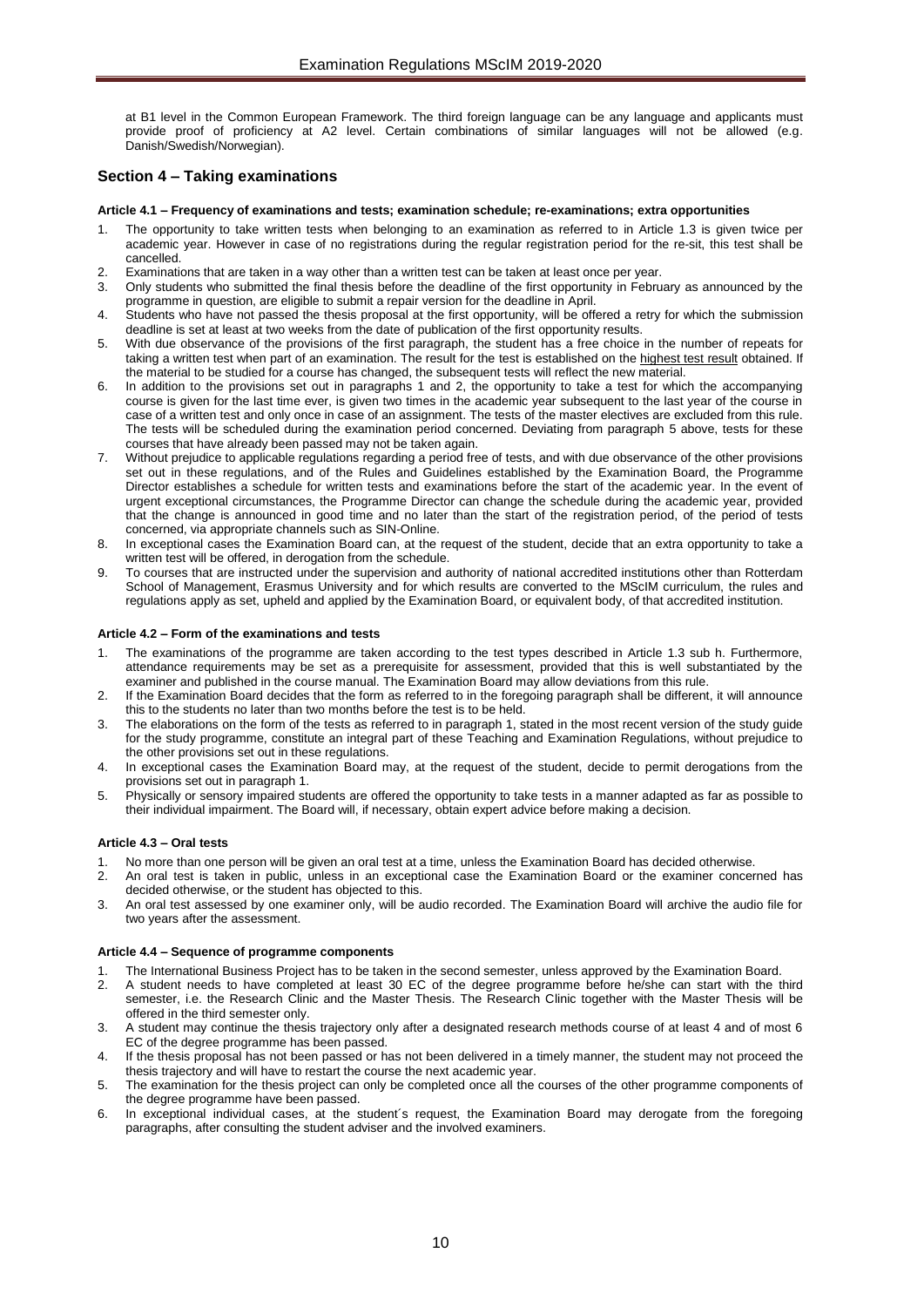# <span id="page-10-1"></span><span id="page-10-0"></span>**Section 5 – Result of examinations**

#### **Article 5.1 – Determining, announcing and recording results of examinations and tests; deadlines**

- The examiner determines the result of an examination/test as referred to in Article 1.3 sub g. and h. as soon as possible. The following deadlines are in place:
	- a. The ultimate deadline for provisional grades is four weeks after the examination/test. Provisional grades must be communicated via SIN Online or CANVAS grade centre.
	-
	- b. The ultimate deadline for registration in OSIRIS of the definitive grades is eight weeks after the examination/test.<br>In case a resit takes place within a period of nine weeks after the original examination/test, the ult In case a resit takes place within a period of nine weeks after the original examination/test, the ultimate deadline for communicating and registration of the definitive grades is ten days week before the resit.
- 2. In deviation from paragraph 1 of this article, the thesis proposal and the thesis report must be assessed within two weeks after submission.
- In deviation from paragraph 1 of this article, the examiner(s) determine(s) the result of an oral test immediately, and give(s) the student a written notification of the grade.
- 4. In the event of force majeure, the Examination Board can permit derogation from the deadlines mentioned in the foregoing paragraphs.
- 5. The Student Administration Erasmus University (Team Study Progress & Diploma Administration RSM) checks compliance with the deadline mentioned in the previous paragraph, and in the event that it is likely to be exceeded, reports this in good time to the chairman of the Examination Board.
- The examiner reports updated examination and/or test results to the Student Administration Erasmus University (Team Study Progress & Diploma Administration - RSM), which then informs the student of this in writing.
- 7. The Student Administration Erasmus University (Team Study Progress & Diploma Administration RSM) is responsible for recording the results of examinations and tests. This Office also records what certificates have been presented to a student. No information about recorded data, with the exception of data about the certificates awarded, is given to anyone other than the student, the Examination Board, the directors of the study programme, the Executive Board of the Erasmus University, the student advisor, the student counsellor and the Examination Appeals Board (CBE). The Examination Board may decide on derogation from the provisions set out in the last sentence under the consent of the student involved.
- 8. The involvement of the Student Administration Erasmus University (Team Study Progress & Diploma Administration RSM) as referred to in the previous paragraphs is without prejudice to the provisions in this matter as determined by the Executive Board of the Erasmus University.
- 9. The written certificate concerning the result of an examination or test contains information about the way in which the student can lodge an appeal with the Examination Appeals Board (CBE).

## <span id="page-10-2"></span>**Article 5.2 – Period of validity**

- Unless otherwise mentioned, the term of validity for passed courses including approved courses of another degree programme – is in principle unlimited.
- 2. In derogation from the preceding paragraph and as long as the final exam has not been passed yet, the Examination Board, in consultation with the Academic Director concerned, may declare the term of validity of a course that has been passed more than six years ago expired if – in its judgement – the knowledge, insights and skills taught during the course have become obsolete. In that case, the Examination Board can impose an additional or alternative course or examination, before the student may pass the final exam.
- 3. If the examination of a course is composed of more than one test, the term of validity of each test shall be limited to the academic year in which the tests are taken, unless the examiner explicitly determined otherwise in the course manual.

#### <span id="page-10-3"></span>**Article 5.3 – explanatory feedback session and perusal**

- As soon as possible but no later than four weeks after the written test, the examiner will give explanatory feedback. The examiner will provide information about the content of the written test and the correct answers/answer models in an *explanatory feedback session* or via another approved medium (such as through Canvas). This offers students the opportunity to review the questions and assignments of the exam concerned, along with the answer models and criteria for assessment. The examiner sets the date, time and procedure of the explanatory feedback session. The explanatory feedback session must be realistically managed and the use of appropriate media (such as Canvas) is allowed. In view of a good preparation of the explanatory feedback session, the exam questions and answers model(s) need to be posted as soon as possible after a written test and no later than one week after the test took place. Although with exception upon the examiner's request, the Examination Board may grant the examiner an exemption from posting the exam question on Canvas in the event of important reasons.
- As soon as possible or at the same explanatory feedback session but no later than four weeks after the explanatory feedback session, students will have the opportunity to peruse their own assessed exam. The perusal takes place in principle on the basis of a (digital) copy only. A paper copy may be charged at cost price. The examiner may determine that the perusal is only for students who registered for it and/or who have attended the explanatory feedback session. The examiner sets the date, time, location and procedure of the perusal. In case of a 100% mc-test and the questions, answer key and mc-answer forms are available to the student, the examiner is exempted from organizing the perusal.
- 3. In the event that a student can demonstrate that he/she was prevented from being present at the assigned location and time for the explanatory feedback session or the perusal due to force majeure, at the request of the student an alternative opportunity will be offered, if possible within the term mentioned in paragraph 2.

#### <span id="page-10-4"></span>**Article 5.4 - Archiving period of written tests**

- 1. The assignments, answers and the assessment of the written tests will be archived (in paper or electronic form) for two years after the assessment.
- 2. The Thesis and the assessment thereof will be archived (in paper or electronic form) for seven years after the assessment.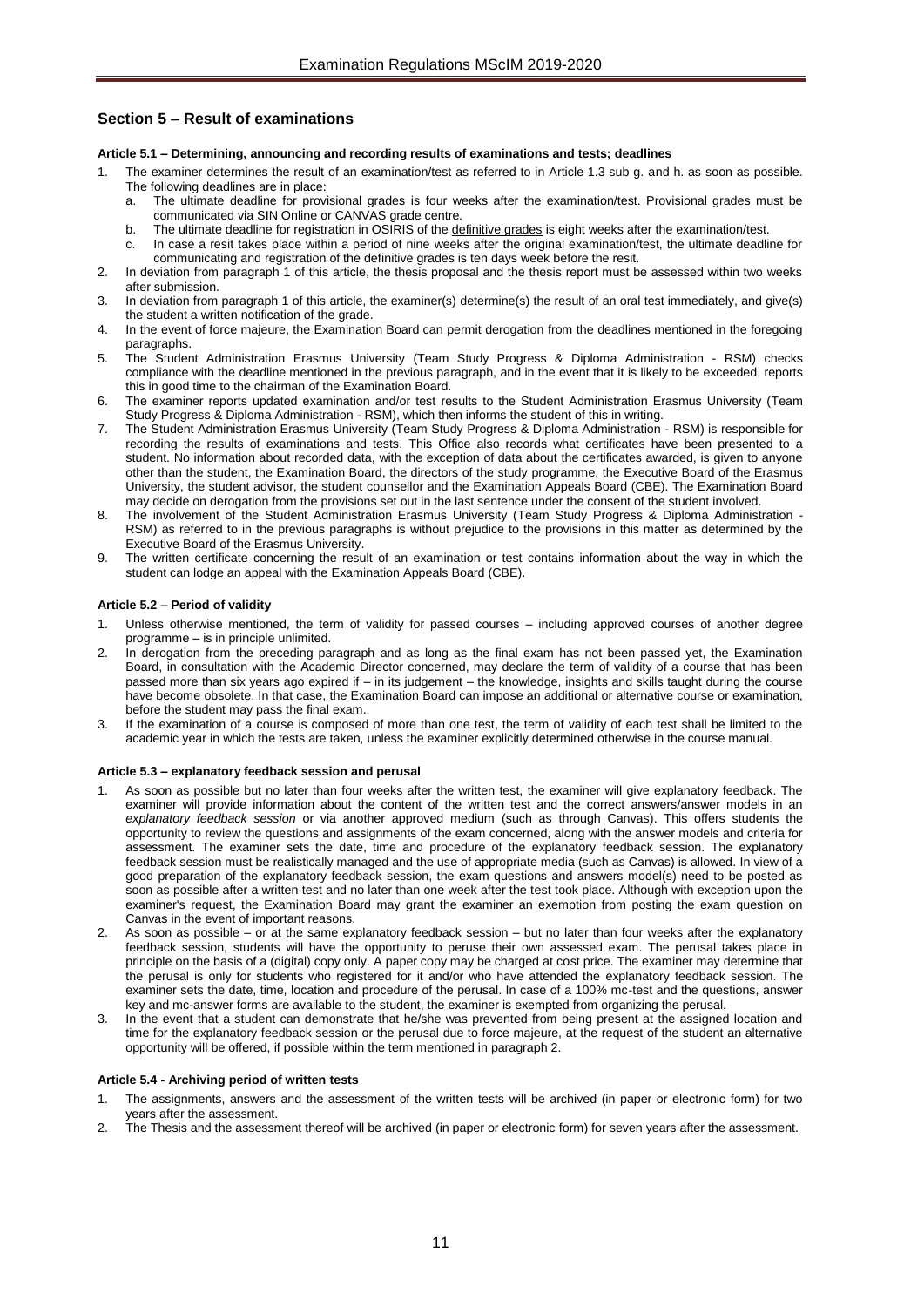# <span id="page-11-1"></span><span id="page-11-0"></span>**Section 6 – Result of the final exam**

# **Article 6.1 – The result of the final exam**

- The result of the final exam is determined by the Examination Board based on the examinations of courses in the programme components that build the MScIM curriculum and in compliance with the regulations stated in article 5.2 of the Rules and Guidelines.
- 2. In derogation from the provisions set out in paragraph 1, the Examination Board may, before determining the result of the final exam, conduct an investigation into the knowledge of the student with regard to one or more examinations or tests of the programme, if and insofar as the results of the examinations or tests concerned give it cause to do so.

# <span id="page-11-2"></span>**Section 7 – Final and Implementation Provisions**

# <span id="page-11-3"></span>**Article 7.1 – Amendments changes**

- 1. Amendments to these regulations will be adopted by the Dean RSM through a separate decree.
- 2. No amendments will be made that are applicable to the current academic year, unless the interests of the students are, in reason, not thereby prejudiced.
- 3. Moreover, amendments must not influence, to the detriment of the students any other decision, which has been taken with respect to a student by the Examination Board by virtue of these regulations.

# <span id="page-11-4"></span>**Article 7.2 – Hardship clause**

In very exceptional individual circumstances, in which application of one or more of the provisions set out in these regulations leads to evidently unreasonable and/or unfair situations with regard to a student, a student can submit a request in writing, and with reasons, for derogation from the said provision(s) to the Examination Board. The Examination Board may, after consulting the relevant examiner(s) and the student advisor or student counsellor, derogate from the said provision(s) in favour of the student. A decision to reject the student's request will not be made by the Examination Board until the applicant has been given the opportunity to present his or her case, if this is requested

# <span id="page-11-5"></span>**Article 7.3 – Announcement**

The Dean RSM is responsible for an appropriate announcement of these regulations, of the Rules and Guidelines established by the Examination Board, and of amendments to these documents.

# <span id="page-11-6"></span>**Article 7.4 – Legal effect**

These regulations have legal effect from 1 September 2019.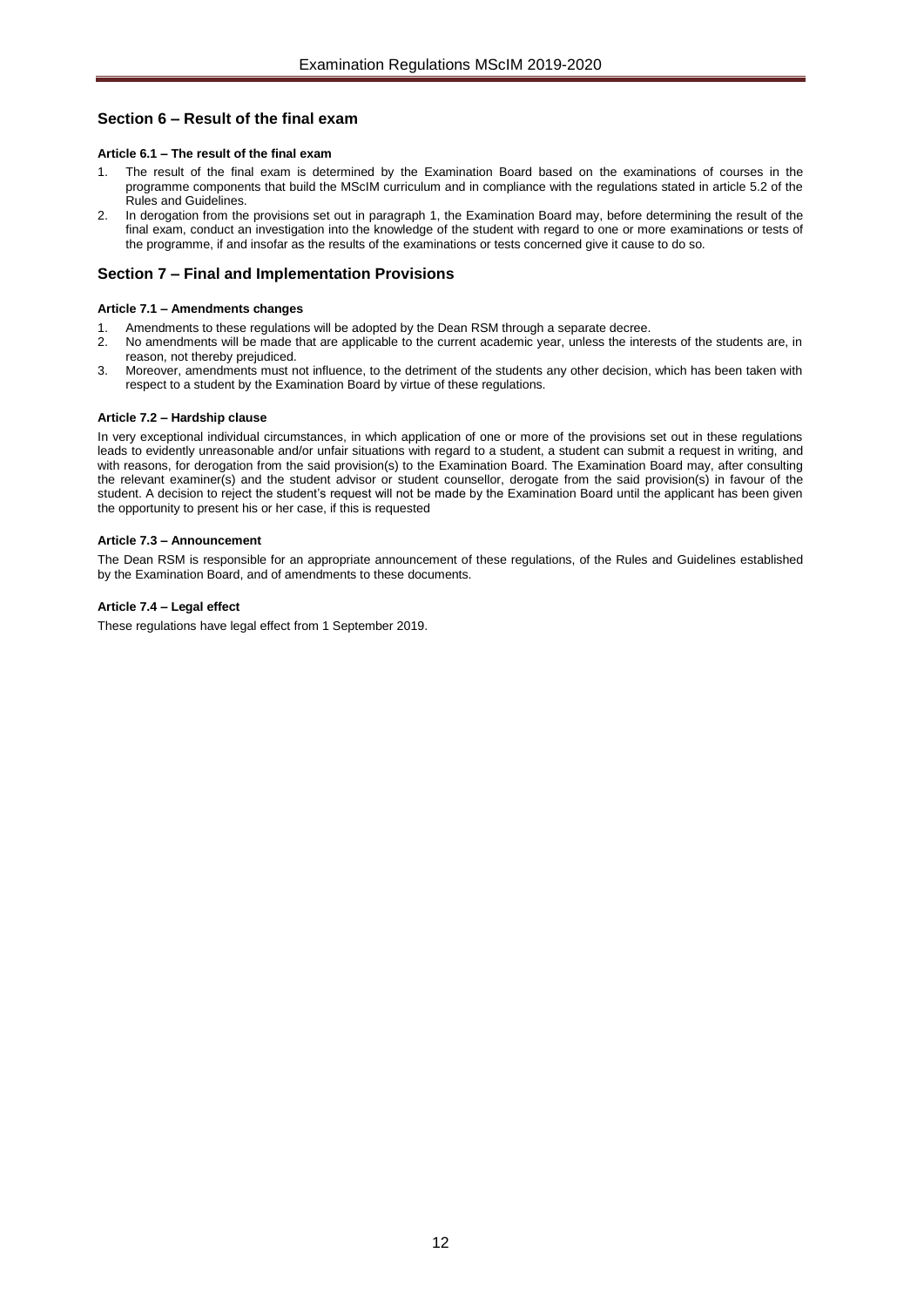# <span id="page-12-0"></span>**IV Rules and Guidelines 2019 - 2020**

# <span id="page-12-2"></span><span id="page-12-1"></span>**Section 1 – General**

# **Article 1.1 – Applicability of the Rules and Guidelines**

These Rules and Guidelines are applicable to the curriculum and final exam, examinations and tests of the master's degree programme MSc in International Management at Rotterdam School of Management, Erasmus University, hereinafter referred to as the degree programme.

# <span id="page-12-3"></span>**Article 1.2 – Definitions**

- Unless stated otherwise, in these Rules and Guidelines, the same definitions will be used as formulated in the Teaching and Examination Regulations of the degree programme.
- 2. Fraud: the action or negligence of a student as a result of which it is impossible, entirely or in part, to form a correct judgment concerning his/her or someone else's knowledge, insight and skills.

# <span id="page-12-4"></span>**Article 1.3 – Day-to-day procedure of the Examination Board**

<span id="page-12-5"></span>The Examination Board may assign portfolios to its members for taking care of daily procedures.

# **Article 1.4 – The authority to examine, the appointment of examiners, Examination Manual**

- 1. For the purpose of conducting examinations and establishing the results thereof, the Examination Board appoints the examiners in compliance with the following rules:
	- a) At the start of the Academic Year the Examination Board appoints the examiners for the duration of that year;
	- b) Tenured and tenure track RSM academic staff (assistant professors, associate professors, endowed and full professors) as well as tenured RSM lecturers will be appointed as examiner for the teaching within their discipline (category 1 examiners);
	- c) At the request of the Department, other members of the RSM academic personnel (e.g. untenured lecturers, researchers, PhD-candidates) may be appointed as an examiner for a specific course (e.g. thesis trajectory) (category 2 examiners);
	- d) At the request of the Department, a former member of the RSM academic staff or a (former) member of academic staff of another School of the EUR or any other research university may be temporarily appointed as an examiner for a specific course (e.g. thesis trajectory). This person must meet the following requirements: a completed PhD, or a university master´s degree with demonstrable extensive experience in performing scientific research. Furthermore, at least a hospitality agreement is required (category 3 examiners);
	- e) A UTQ (University Teaching Qualification, in Dutch BKO) or equivalent is preferable;
	- f) An examiner who is appointed for the first time shall be mentored by an experienced examiner from the relevant Department.
- 2. In case of special circumstances, the Examination Board may grant exceptions to the above rules.
- 3. The examiners provide the Examination Board the information requested.
- 4. All appointed examiners shall be registered in the RSM's Examiners Register.<br>5. The Examination Board can suspend or withdraw the appointment as examine
- 5. The Examination Board can suspend or withdraw the appointment as examiner if the person concerned persistently fails to comply with the applicable examination regulations or fails to deliver examinations that meet the minimum quality standards. The Examination Board will not do so until the person concerned in all fairness has had a chance to conform to the relevant rules.
- 6. The examiners shall comply with the binding rules the Examination Board has set regarding examinations. These rules shall be included in the Examination Manual.

# <span id="page-12-6"></span>**Article 1.5 – The criteria**

In the decision-making process the Examination Board employs the following criteria as a guideline – and in case of contrariety of criteria weighs the importance of employing one against another –:

the preservation and maintenance of the quality and grading criteria of each examination or test;

- the efficiency of the study, for example, expressed in terms of limiting loss of time (wherever possible) for students who make rapid progress with their studies when preparing for examinations or tests;
- motivating students to interrupt their studies as soon as possible in cases where it is very unlikely that they will pass their examinations;
- protecting students from trying to take on too large a study load;
- maintaining an environment in which students and staff can work effectively and efficiently;
- extending leniency towards students who, through circumstances beyond their control, have encountered delays during their studies.

# <span id="page-12-8"></span><span id="page-12-7"></span>**Section 2 – Exemptions**

#### **Article 2.1 – Exemption from practical exercises**

- 1. A request for exemption from the obligation to take part in practical exercises, as referred to in Article 2.4 of the Teaching and Examination Regulations, should be submitted by the student in writing, with reasons and supported by documentation, to the Examination Board at least four weeks before the practical exercise for which exemption is requested is scheduled to begin. In exceptional cases, the Examination Board may permit derogation from the period stated in the last sentence.
- 2. The Examination Board makes a decision within four weeks of receiving the request. The student is informed immediately of the decision.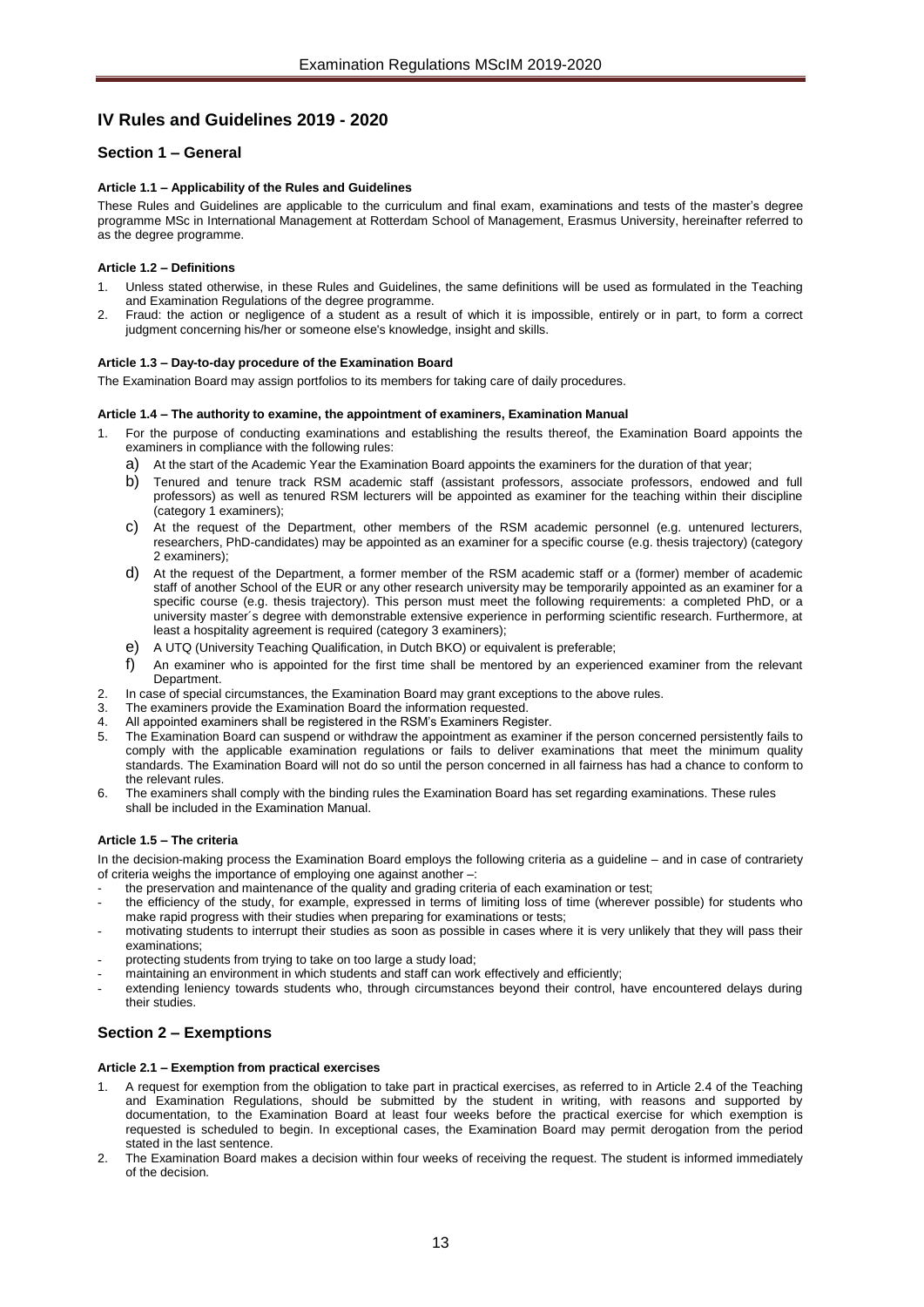# <span id="page-13-1"></span><span id="page-13-0"></span>**Section 3 – Rules concerning good course of things during examinations and tests**

# **Article 3.1 – Registration for examinations and written tests**

- 1. A student who is registered for a course in Osiris will be automatically registered for all of that course's tests with the exception of the re-sit, if applicable. Registration for a re-sit is possible via Osiris during the registration period starting 35 days before the test and expiring seven days before the test. During this period, registration is also possible at the ESSC.
- 2. The Head of Student Administration Erasmus University (Team Study Progress & Diploma Administration RSM) can, with the approval of the Examination Board, establish specific rules for proper registration for examinations, or written tests by virtue of the Teaching and Examination Regulations of the programme and the Rules and Guidelines of the Examination Board. These specific rules will be announced in a proper manner in sufficient time.
- 3. The Examination Board can derogate from the date of registration referred to in paragraph 1 if the student, as a result of *force majeure*, has been unable to register on time and correctly. Under certain circumstances, *force majeure* may be said to exist in the event of, for example, a student was unable to register in the usual way (OSIRIS-online, in writing, another student) because of sickness or special family circumstances. The student should submit the request for this as soon as reasonably possible.
- After the official registration deadline, students can still register at the ESSC counter up to two working days before a test, for an administrative fee of € 20,00 per test. Students will receive a receipt which they should take to the test as proof of registration for the test. In case this late registration period of two working days of the ESSC has expired, students from RSM can still register, but only after paying € 20,00 administration fee (no refund possible) via the online EBS paying system via this link: [https://lateregistration.rsm.nl.](https://lateregistration.rsm.nl/) This fee has to be paid on the day of the examination at the latest. If the payment is done, the student will receive a confirmation on the student e-mail account. In addition, the Examination Board will inform the Exam Administration and the Programme Manager that the grade for the test can be registered in Osiris.
- 5. Anyone who has not registered for an examination or a written test in accordance with the provisions of or by virtue of these Rules and Guidelines may not take part in the examination or test concerned. If, notwithstanding the foregoing, the student nevertheless takes part in the examination or test, the examiner and the Examination Board will not establish a grade.
- 6. Students who received a campus ban from the Executive Board of the EUR may not participate in the tests in the designated examination rooms and halls of the Woudestein-complex of the EUR during the ban.

#### <span id="page-13-2"></span>**Article 3.2 – Entering and leaving the room in which the written test is being held**

- 1. Only a student who has applied on time and correctly for the written test may take part in the test concerned, and will be admitted to the room where the written test is being held.
- 2. Admission to the hall where a written test is organized is declined fifteen minutes after the start of the written test concerned. A student who is admitted to the hall after the start of the examination concerned must ensure that he/she causes as little disturbance as possible to the students already present.
- 3. A student taking part in the test may not leave the room earlier than one hour after the start of that test. A student who leaves the test before the end of the test concerned should ensure that he/she causes as little disturbance as possible to the students still present.
- 4. Students may not visit the toilet during the first and last half hour of a test except in extremely exceptional medical or other circumstances; the student must inform the invigilator of these circumstances in advance. Each student may visit the toilets once during the test, and only one person from each section shall be given permission at any one time. Students must notify the invigilator that they have to use the toilet and the invigilator's instructions must be complied with fully.
- 5. Personal belongings such as coats, bags, mobile phones, watches and other items that are not allowed to be used during the written test are not allowed to be brought into the hall where the test is held. These must be placed outside the test room in lockers, if available. If no lockers are available, coats must be placed over the chair. Bags must be closed and out of reach of the student. Watches, mobile phones and such must be switched off and out of reach of the student.
- 6. Scrap paper, examination questions, answers and other examination-related documents may not be taken from the room during and after the examination. Only when clearly indicated on the front page of the test paper, scrap paper may be taken by the student after the official examination time has elapsed.
- 7. The Head of Student Administration Erasmus University (Team Study Progress & Diploma Administration RSM) can, with the approval of the Examination Board, establish specific rules concerning entering and leaving the room in the Van der Goot (former M-) Building in which the written tests is being held, by virtue of the Teaching and Examination Regulations of the programme and the Rules and Guidelines of the Examination Board. These specific rules will be announced in a proper manner in sufficient time.

## <span id="page-13-3"></span>**Article 3.3 – General provisions concerning order during the written test**

- 1. On behalf of the Examination Board, the invigilators appointed for this purpose are charged with maintaining order during the written test. An examiner may act as invigilator.
- 2. Every student should comply with the instructions of the invigilator. If a student does not comply with the instructions of the proctor, or does not obey his /her request, the proctor may exclude him/her from taking further part in the test, with the consequence that no result will be established.
- 3. During the written test, the student must, at the request of the examiner or the invigilator, prove his/her identity with a valid proof of enrolment (student card) or another legally valid proof of identity.
- 4. Only a valid proof of registration (student card), another legally valid proof of identity, the registration verification, the exam paper and answer sheet, writing materials and a ruler may be placed on the candidate's desk. No study material such as a (graphical) calculator, literature or other sources of information may be placed on the student's desk unless explicitly authorized by the examiner in advance and stated on the front page of the test paper. These study aids (without any notes on them) are solely for the student's own use. During the examination the candidate is not allowed to make use of a dictionary. In addition, a maximum of one cold snack and one bottle of non-alcoholic drink are allowed for own use. The use of food and drink should not in any way cause inconvenience, at the discretion of the principal invigilator.
- 5. A student taking part in the test is obliged, on request of the invigilator, to show, and if requested, to hand over, the materials that he/she has with him/her.
- 6. Only the paper provided by EUR is to be used for the written test. The use of the student's own paper is not permitted.
- 7. A student taking part in the written test should write his/her name, signature and student /examination number on each sheet of paper that is handed in. The invigilator checks whether this has been done correctly before the test is handed in to him/her.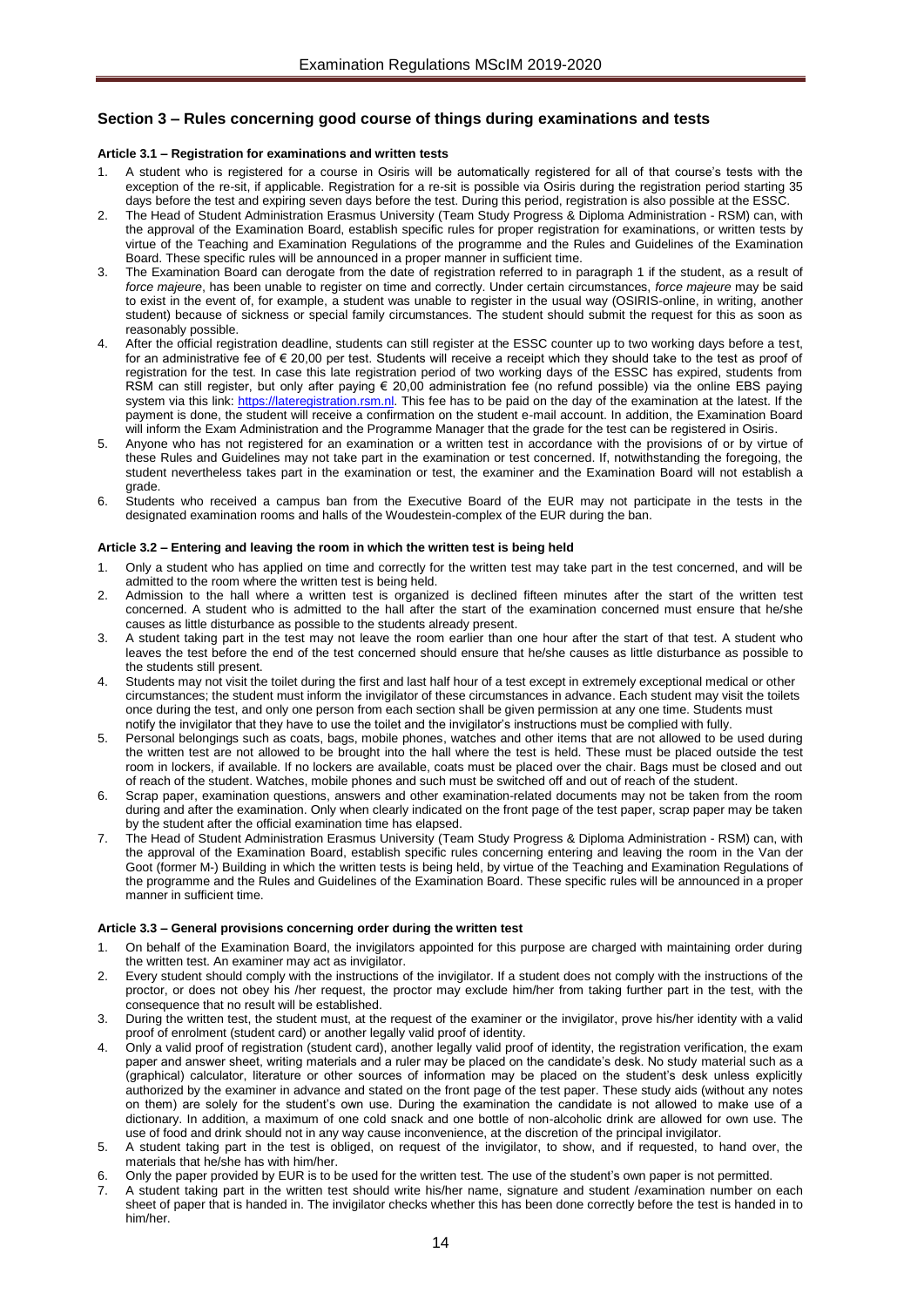8. The Head of Student Administration Erasmus University (Team Study Progress & Diploma Administration - RSM) can, with the approval of the Examination Board, establish specific rules concerning the order during the written test in the Van der Goot (former M-) Building, by virtue of the Teaching and Examination Regulations of the programme and the Rules and Guidelines of the Examination Board. These specific rules will be announced in a proper manner in sufficient time.

#### <span id="page-14-0"></span>**Article 3.4 – Fraud**

- If in the matter of taking a test, fraud within the meaning of Article 1.2 is detected or suspected, this is set down in writing as soon as possible by the invigilator or the corresponding examiner. The invigilator may ask the student to make available any items of evidence. A refusal to do this is recorded in the written report. The student is given the opportunity to add written comments to the written report of the invigilator. The written report and any written comments are handed over to the Examination Board as soon as possible.
- The Examination Board or the examiner may exclude a student who has committed fraud from further participation in the examination of which the test for which the irregularity was detected is part, and/or take other appropriate measures. The exclusion has the consequence that no result will be established for the examination or test concerned. Before the Examination Board decides to make the exclusion, it gives the student the opportunity to give his/her account.
- 3. The other appropriate measures as referred to in paragraph 2 may consist of, among others, the following sanctions:
	- a. reprimand;
	- b. invalidation of the examination and/or test concerned;
	- c. exclusion from one or more examinations and/or tests;
	- d. exclusion from one or more examination period;
	- e. a combination of the above measures to a maximum of exclusion for at most one year;
	- in a serious case of fraud the Examination Board may advise the Executive Board to end the enrolment for the programme of the person concerned once and for all.

# <span id="page-14-1"></span>**Section 4 – The examinations and tests of the courses**

#### <span id="page-14-2"></span>**Article 4.1 – The questions and assignments, assessment plan, peer review protocol and publication exam questions**

- 1. The form of the examination of a course as mentioned in article 4.2 of the Teaching and Examination Regulations will be announced in the course manual.
- 2. The examination of a course must meet the following conditions: valid, reliable, transparent and efficient. These conditions are detailed in RSM's testing policy document.
- 3. The questions and assignments of the examination of a course do not go beyond the sources announced in advance from which the examination material is derived. These sources need to be announced in the course manual before the start of the course.
- 4. The examination of a course is representative of the learning objectives of the course in terms of content and form and in line with the end terms of the degree programme. This is documented in a course assessment plan that will be published in the course manual.
- 5. The questions and assignments of an examination are clear and unambiguous, and are asked in such a way, or contain such instructions, that the student can know how comprehensive and detailed the answers must be.
- 6. Well in advance of a written test being held, the examiner gives the students the opportunity, if possible, to peruse a written sample of a similar examination, and also the model answers and the norms on the basis of which the assessment was made.
- 7. The duration of the examination is such that examinees have sufficient time, measured according to reasonable criteria, to answer the questions.
- 8. In advance of the test concerned being held, the examiner asks a colleague to check the test on the instructions mentioned in this article. The Examination Board may prescribe a peer review protocol.

#### <span id="page-14-3"></span>**Article 4.2 – Assessment criteria**

- 1. Wherever possible, assessment of written tests, takes place on the basis of previously established model answers and criteria, which can possibly be modified as a result from correcting the tests.
- The assessment method is sufficiently transparent that the examinees can see how the results of the tests were established.
- 3. In cases of tests of an examination given and assessed by more than one examiner, the Examination Board ensures that the examiners' assessment is based on the same criteria. If necessary, it shall appoint a supervising examiner for conducting the tests.

#### <span id="page-14-4"></span>**Article 4.3 – Determining the grades: rounding off, averaging, passing, grade floor**

Examinations and tests are assessed with grades on the scale 0.0 - 10.0, accurate to one decimal point, where a 5.5 is the lowest pass grade.

In derogation from this rule, sufficient results of examinations and tests taken (whether or not in the context of an international exchange programme) at a foreign university will be registered as a 'pass'. Furthermore, practical tests may be assessed with a 'pass' or 'fail'.

- Tests assessed with a '*pass*' or *'fail'* cannot be averaged nor included in the GPA calculation.
- 2. If grades have to be rounded off and averaged within a course, or between examination parts or to determine the GPA or the classification – the following rules apply by default:
	- Unless otherwise stated in the study guide or the relevant course manual, grades are averaged according to the weighted average of the credits, where the average is rounded off to the nearest decimal place. For example, if rounded off to one decimal place, 5.450 is rounded to 5.5, and 6.9449 is rounded to a 6.9. If rounded off to two decimal places (for example to calculate the overall GPA or a cum laude) a 8.2449 is rounded to a 8.24 and a 8.2450 is rounded to a 8.25, etc.;
	- In case the assessment of a course is based on more than one test, then the rule applies that the separate tests are rounded off at one decimal place and the final grade is rounded to one decimal place. All intermediate computations are not rounded off. The same applies if the assessment of one test in fact consists of two parts (such as partly multiple-choice questions and partly open questions): both parts must be considered as separate tests. For example: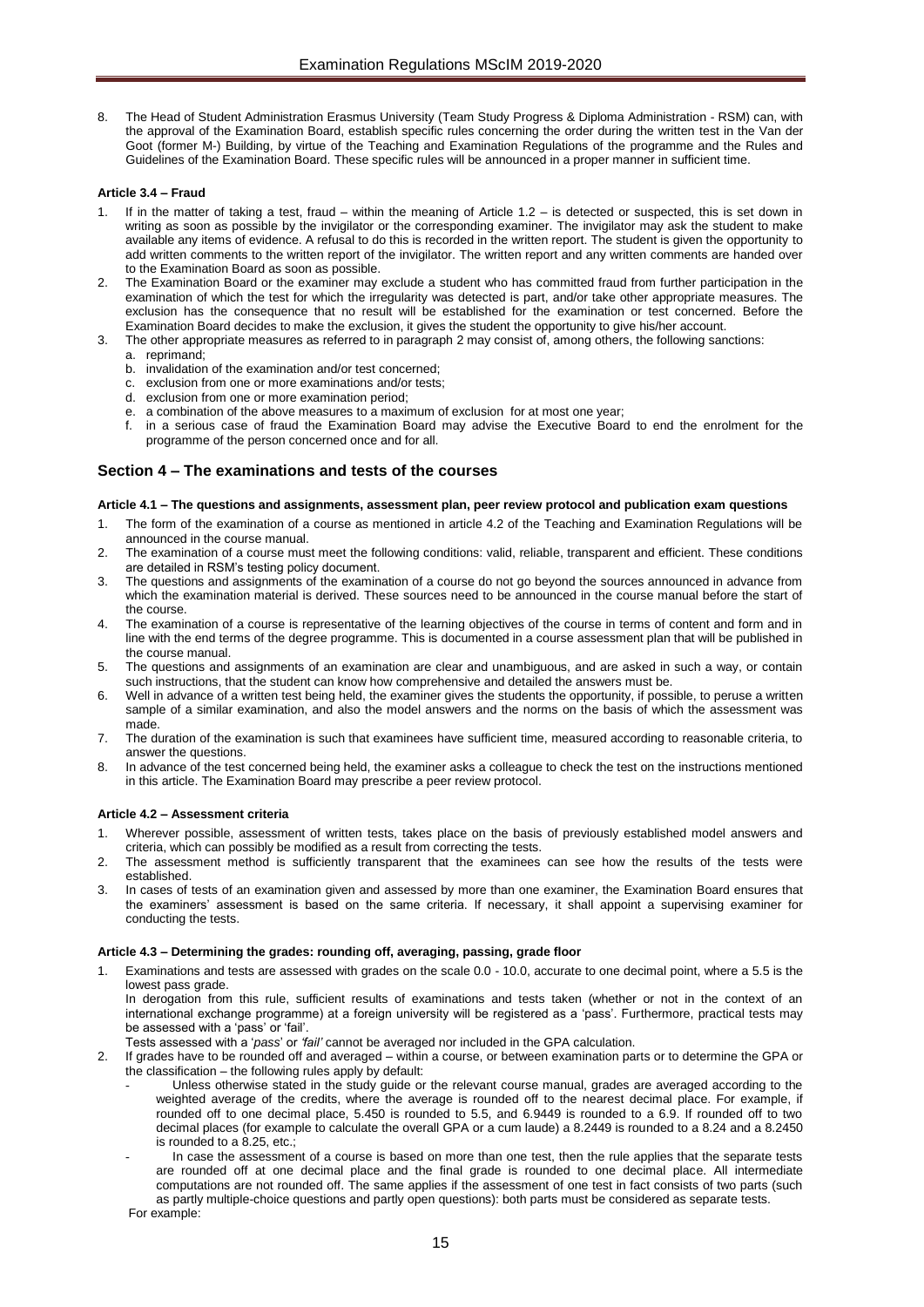| weighing factor | Grade per test unrounded | Grade per test | <b>correct is</b> | <b>Incorrect is</b> |
|-----------------|--------------------------|----------------|-------------------|---------------------|
| 20%             | 6.32                     | 6.3            | 1.26              | 1.3                 |
| 80%             | 5.58                     | 5.6            | 4.48              | 4.5                 |
|                 |                          |                | 5.74              | 5.8                 |
|                 |                          | final grade:   | 5.7               | 5.8                 |

- 3. If the examination of a course is assessed on the basis of more than one test, no final grade for the examination will be calculated if one of the test grades is lower than a 5.5. Tests that can be taken only once per academic year, most likely practical exercises, presentations, participation performance and team or individual assignments, are exempted from this rule.
- 4. In case the course manual for a particular course holds additional or other rules to those stated under paragraph 2 and 3, these rules are only valid if published at least two months ahead of the date of a test and under written approval of the Examination Board. If these latter provisos are not met the default rules under paragraph 2 and 3 continue to apply.
- 5. For the establishing of grades for a multiple-choice test the following principles apply:
	- a. No wrong answers in the test counts as a 10.0.

b. All questions incorrect up to and including the number of correct answers that correspond with the random guessing counts as a 0.0 This means that the '0.0' amounts to: (the number of multiple-choice questions)/(the number of response alternatives). For instance 40 questions and 4 response possibilities:  $40 / 4 = 10$ : 10 answers correct counts as a 0.0.

c. Each question has equal weight. The weight per correct answer above the random selection then is in case of for example 40 four choice questions:  $30 (40 - 10)$  questions make the difference between a 0.0 and a 10.0 (so 10 points): so, each question is worth  $10 / 30 = 1/3$  points.

d. The standard cut score for pass/fail is set on 5.5. In case of for example 40 four choice questions the cut score is at 27 correct answers, rounded off  $(10 + 5.5/ 0.33)$ . The grade will be a 5.7.

If an examiner concludes that a multiple-choice question is incorrect after the examination, this question should be dropped. Consequently, the multiple-choice test will have fewer questions and this can affect the cut score of the examination as well as the weight of each good answer in the grade of a student. Examination questions can only be dropped with the approval of the Examination Board.

If the multiple-choice question in itself is correct but has more correct answers, it remains part of the multiple-choice test unless all answers are considered correct: in that case the multiple-choice question does not assess anything i.e. has no value, and will therefore not count as part of the examination and should be removed with the approval of the Examination **Board** 

Examiners may only derogate from these instructions with the approval of the Examination Board.

- 6. Examination results are registered by the Student Administration Erasmus University (Team Study Progress & Diploma Administration – RSM).
- 7. In derogation from the previous paragraphs of this article, results of examinations and tests taken in the context of an international exchange are established under the authority and responsibility of the foreign university.

# <span id="page-15-0"></span>**Section 5 – The Thesis**

#### <span id="page-15-1"></span>**Article 5.1 – The thesis, the thesis committee and admission to the thesis defence**

- 1. The thesis project is an individual project.
- 2. The thesis project is assessed by a thesis committee.<br>2. This thesis committee shall consist of at least two
- This thesis committee shall consist of at least two members: a coach and a co-reader. The composition of the thesis committee should furthermore meet the following criteria:
	- a. The members of the thesis committee must be appointed as an examiner by the Examination Board;
	- b. The *coach* must be a member of the academic RSM personnel: this includes tenured and tenure track staff as well as PhD candidates and untenured lecturers as long as they are appointed as an examiner. Furthermore, an exception can be made for former faculty members or PhD candidates who were associated with the RSM: they may continue to act as coach after the termination of the employment contract for a maximum of one year. Hence, all other examiners (from other EUR schools or other universities) may act as co-reader only;
	- c. The *co-reader* is preferably a member of the academic RSM personnel of another department than the one with which the coach is associated;
	- d. At least one of the two members must be a tenured or tenure track faculty member. Hence, pairs consisting exclusively of PhD-candidates and/or untenured lecturers are not allowed.
	- e. The composition of the thesis committee must ensure that the thesis will be assessed independently, objectively and without bias. As a consequence, some combinations of coach and co-readers are deemed unsuitable such as PhD candidate and (co)promotor, job appraisers with job appraisees without a PhD degree.
	- f. Coach and co-reader are allowed to be members of the same department offering the MSc Programme, under the additional requirement that (co-)promotors are not allowed to sit on a thesis committee with their PhD students, and job appraisers are not allowed to form a committee with job appraisees without a PhD degree. The Thesis Coordinator of the MSc programme shall submit a list of the internal thesis committees to the Examination Board for endorsement via [ec@rsm.nl;](mailto:ec@rsm.nl)
	- g. At the request of a student an internal or external expert may be temporarily appointed as a co-reader of a thesis committee. This person must meet the following requirements: a completed PhD, or a university master´s degree with demonstrable extensive experience in performing scientific research. This examiner may act as co-reader only;
	- h. The coach shall have principal responsibility for the coaching and activities relating to the thesis. The co-reader shall offer advice at critical times during the thesis trajectory (for example evaluating the final thesis proposal, the research design, approval of the thesis);
	- The coach and co-reader jointly give an endorsement to a student for applying for admission to the thesis defence on the basis of the thesis report at hand.
- The assessment of the thesis project is based on the thesis report and the oral thesis defence in front of the thesis committee.
	- The thesis committee shall assess the thesis project immediately after the defence. The assessment is based on the assessment matrix. The assessment matrix must be filled in by the thesis committee within three working days after the oral defence. The assessment shall be unanimous. All members of the thesis committee should take part in the